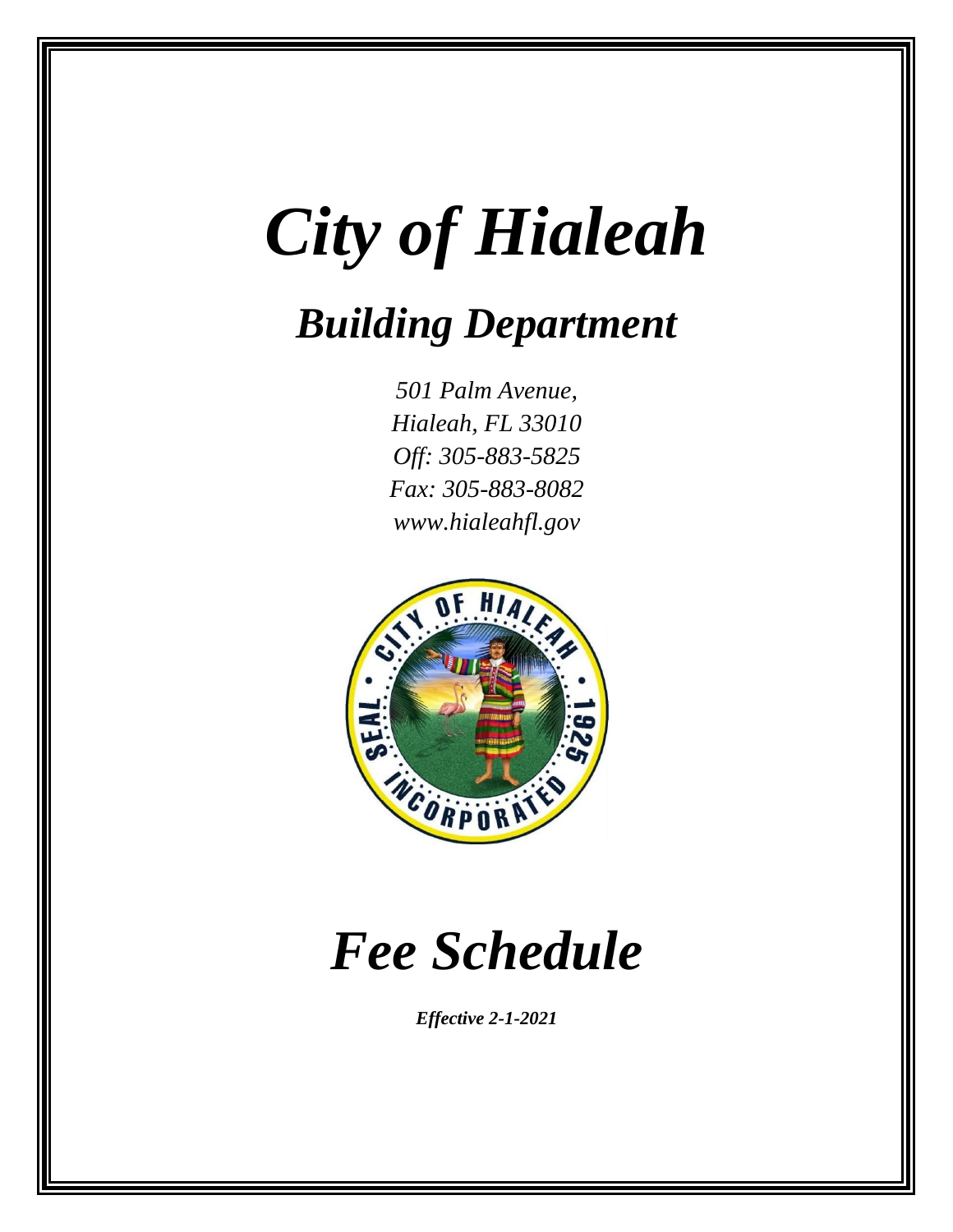Our department's mission is to provide the highest standards of customer service and public input, while professionally implementing the City's vision plan and the Florida Building Code. We aim for the timely review of development permits and place the public's welfare above all other interests, yet recognize that the chief responsibility is to safeguard and protect the life, health and welfare of the general public overall. With every case, we strive for integrity, honesty, fairness and consistency so that we may reach excellence in all matters.

#### **Fee Schedule**

The Building Department reserves the right to establish and or adjust the appropriate fee for any service or item not otherwise provided for in this Schedule of Fees in accordance with the normal and customary charges and fees established by other jurisdictions for such services and items, but, however subject to final determination by the City Building Official.

The Building Department is authorized to impose an interest charge on any and all unpaid amounts which are due the Department. This includes, without limitation, items such as past due boiler fees, 40 year recertification fees, Civil Violation fines and demolition costs. The Building Department shall also have the authority to charge interest as part of any settlement agreement or installment payment plan to recover fees, fines or costs as well as outstanding liens.

The interest charged shall be assessed as provided for in applicable administrative orders. In all other cases, interests shall be charged from the date the amount was due and payable to the Department computed at the rate of ten percent (10%) per annum. The Department Director or designee shall have the right to waive all or any portion of the interest charge in order to ensure public safety concerns are met.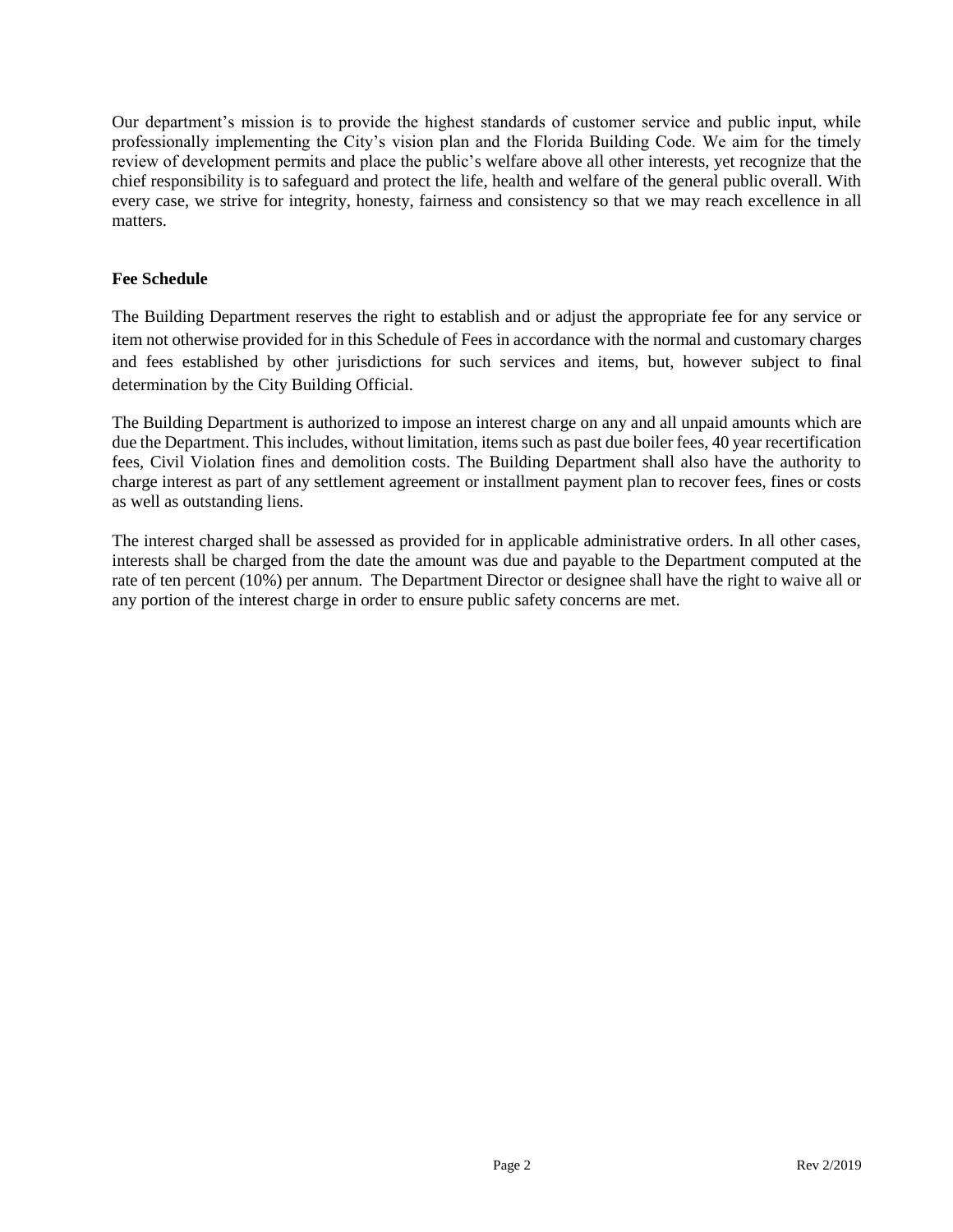# **TABLE OF CONTENTS**

| A. GENERAL INFORMATION ON SPECIAL FEES, FLOOD FOR       |           |
|---------------------------------------------------------|-----------|
| <b>BUILING PERMIT, REWORKS, REVISONS AND VIOLATIONS</b> | $4 - 7$   |
| <b>B. BUILDING PERMIT FEES</b>                          | $8-12$    |
| C. CERTIFICATE OF OCCUPANCY/USE/COMPLETION/TCO          | 12        |
| <b>D. UNSAFE STRUCTURE REVIEW</b>                       | 12        |
| E. STRUCTURE REVIEW FEES                                | 12        |
| <b>F. ROOFING PERMIT FEES</b>                           | 12        |
| <b>G. PLUMBING PERMIT FEES</b>                          | $13 - 15$ |
| H. MECHANICAL PERMIT FEES                               | $16 - 17$ |
| I. ELECTRICAL PERMIT FEES                               | $18-21$   |
| <b>J. COST OF RECORDS</b>                               | 21        |
| K. 40- YEAR RE-CERTIFICATION FEES                       | 21        |
| L. FLOOD PROCESSING FEES                                | 22        |
| <b>M. SIGN PERMITS</b>                                  | 22        |
| N. PRIVATE PROVIDERS                                    | 22        |
| <b>O. PLANNING&amp; ZONING DIVISION FEES</b>            | $22 - 24$ |
| P. FIRE DEPARTMENT FEES                                 | 24-30     |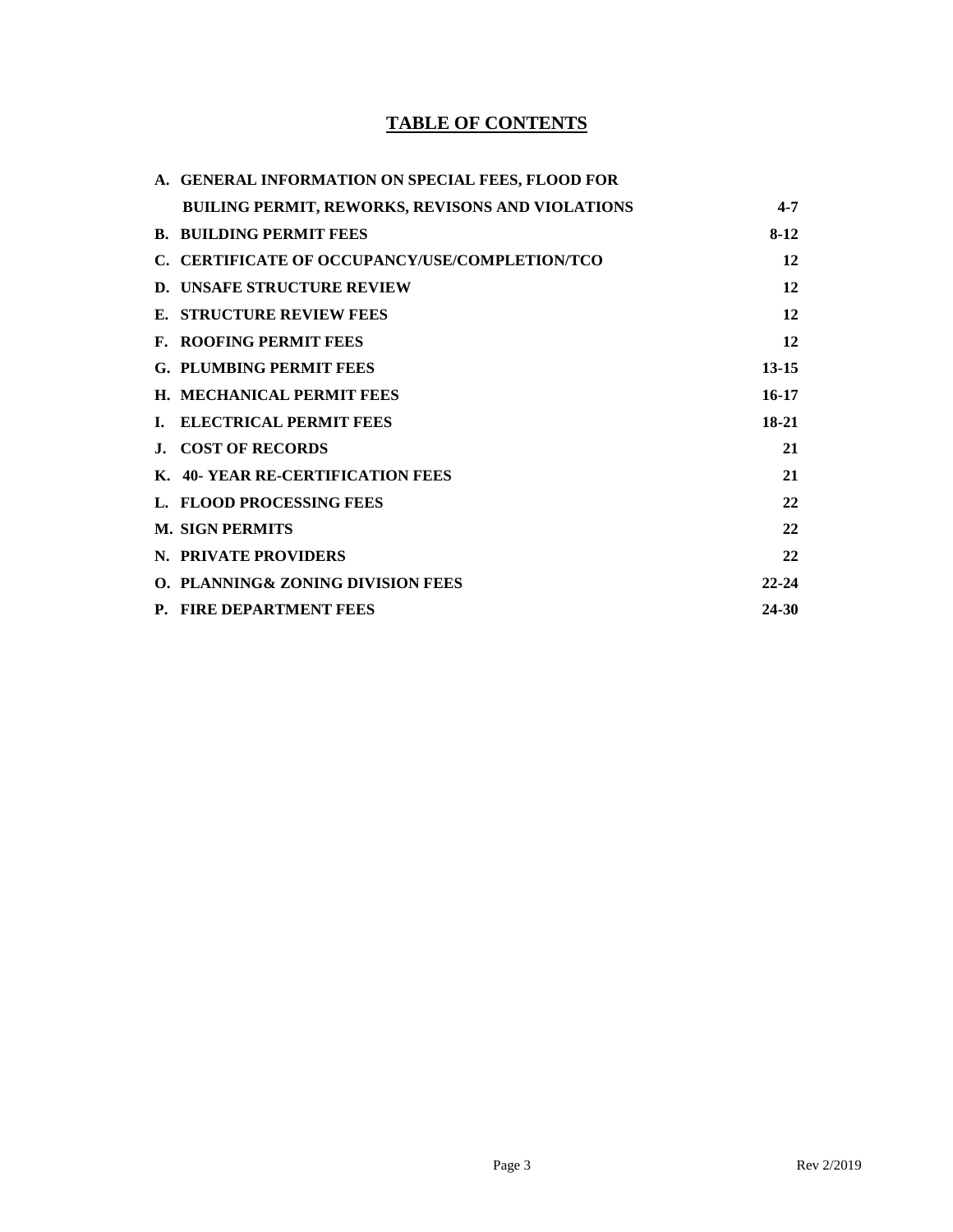#### **A. GENERAL INFORMATION ON SPECIAL FEES, REFUNDS, EXTENSIONS, RENEWALS, CANCELLATIONS, COURTESY INSPECTIONS, CLOSE OUT INSPECTIONS AND OPEN PERMITS.**

#### **1) CLOSE OUT INSPECTION**

| <b>BD805</b> | Inspections for the purpose of violations, work without permits, open permits, expired |
|--------------|----------------------------------------------------------------------------------------|
|              | permits, close out inspections, etc. (per inspection)\$ 75.00                          |

#### **2) BUILDING CODE COMPLIANCE SEARCH**

| BD806   |                                         |  |
|---------|-----------------------------------------|--|
|         | Additional fees if minimum is exceeded: |  |
| BD806ER |                                         |  |
| BD806EC |                                         |  |

#### **3) LOST PLANS AND DUPLICATES:**

If plans were lost by the owner and/or contractor, a re-certification fee will be required to review, stamp and approve a new set of plans as a field copy. Such fee shall be based on 30% of the original building permit fee with minimum fees of:

| <b>BD801</b> | Minimum for Group R3 (Single Family/Duplex) up to 20 pages\$ 130.00 |  |
|--------------|---------------------------------------------------------------------|--|
| <b>BD802</b> |                                                                     |  |
|              |                                                                     |  |

#### **4) LOST PERMIT CARD**

BD 804 A replacement fee shall be charged after a permit has been issued……..…….\$ 40.00

#### **5) REFUNDS, TIME LIMITATIONS AND CANCELLATIONS**

The fees charged pursuant to this schedule, provided the same are for a permit required by Section 105 of the Florida Building Code and Chapter 8 of Code of Miami-Dade County, may be refunded by the Building Official subject to the following:

- a) **No refunds** shall be made on requests involving:
	- Permit fees of \$130.00 or less; or
	- Permits revoked by the Building Official under authority granted by the Florida Building Code and Chapter 8 of Code of Miami-Dade County, or permits cancelled by court order, or conditional permits; or
	- Permits which have expired; or
	- Permits under which work has commenced as evidenced by any recorded inspection having been made by the Department; or
	- The original permit holder when there is a change of contractor.
- b) **A full refund** less \$180.00 or 50% of the permit fee, rounded to the nearest dollar, shall be granted to a permit holder who requests a refund, provided:
	- That the Building Department receives a written request from the permit holder prior to the permit expiration date; and
	- That the permit holder submits with such request the applicant's validated copy of such permit; and
	- That no work has commenced under such permit as evidenced by any recorded inspection and/or field inspection.
	- In circumstances were permits have become expired but are lacking final inspections or unusual circumstances are given the Building Official has the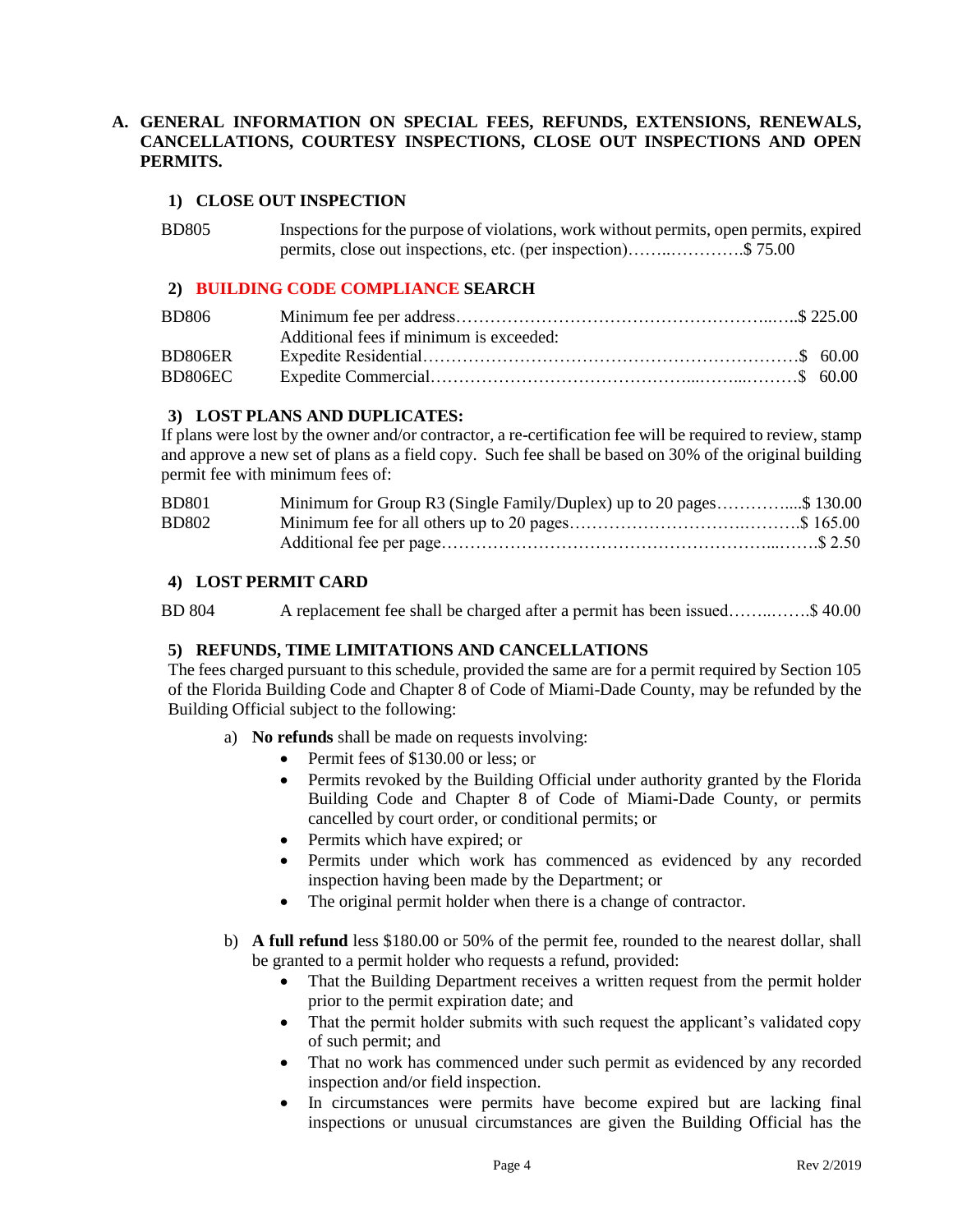authority to charge the necessary fees to cover for expenses incurred to bring into compliance.

#### **6) PERMIT EXTENSION**

- BD 510A A fee of \$180.00 shall be paid by the permit holder who submits a written request for a permit extension as authorized under Section 105.4.1.1 of the F.B.C.
- BD 510B OTHER (EACH)………………………………………….………………... \$ 290.00

#### **7) CHANGE OF CONTRACTOR/ARCHITECT/ENGINEER**

- BD 540 Where there is a change of contractor/Architect/Engineer involving a permit, the second Professional holder shall pay a fee. Minimum fee of \$ 180.00
- **8) RECORDS OF INSPECTIONS RESULTS**: See Section "Cost of Records"

#### **9) INFORMATION REQUEST**

BD560 A fee equal to actual staff time and related costs shall be assessed for special projects requiring research by the Department in order to answer questions a minimum fee of \$60.00 will be charged. A fee equal to \$2.00 per page shall be assessed for preprogrammed computer reports on Department records.

#### **10) RENEWALS**

BD 520 Where a permit has expired pursuant to paragraph 104.5 Florida Building Code, a credit of fifty percent (50%) of the permit fee shall be applied to any re-application (**Renewal**) fee for a permit covering the same project and involving the same plans, provided that the complete re-application is made within six (6) months of the expiration date of the original permit, and provided that no refund had been made.

#### **B. SPECIAL PROJECTS**

#### **1. DRYRUN**

| <b>BD</b> 570 |  |
|---------------|--|
| BD570A        |  |

#### **2. EXPEDITE PLANS PROCESSING**

| <b>BD580</b>  |                                                            |  |
|---------------|------------------------------------------------------------|--|
|               |                                                            |  |
| <b>BD590</b>  |                                                            |  |
|               |                                                            |  |
| <b>BD590A</b> | Commercial after 40 pages will be charged per page\$ 40.00 |  |

**3. PHASED PERMITTING:** The fee assessed for the Early Start Permit program is based on the job valuation of the permit.

| <b>BE100</b> |  |  |
|--------------|--|--|
|--------------|--|--|

#### **4. UP FRONT FEE INFORMATION**

| Page 5 | Rev 2/2019 |
|--------|------------|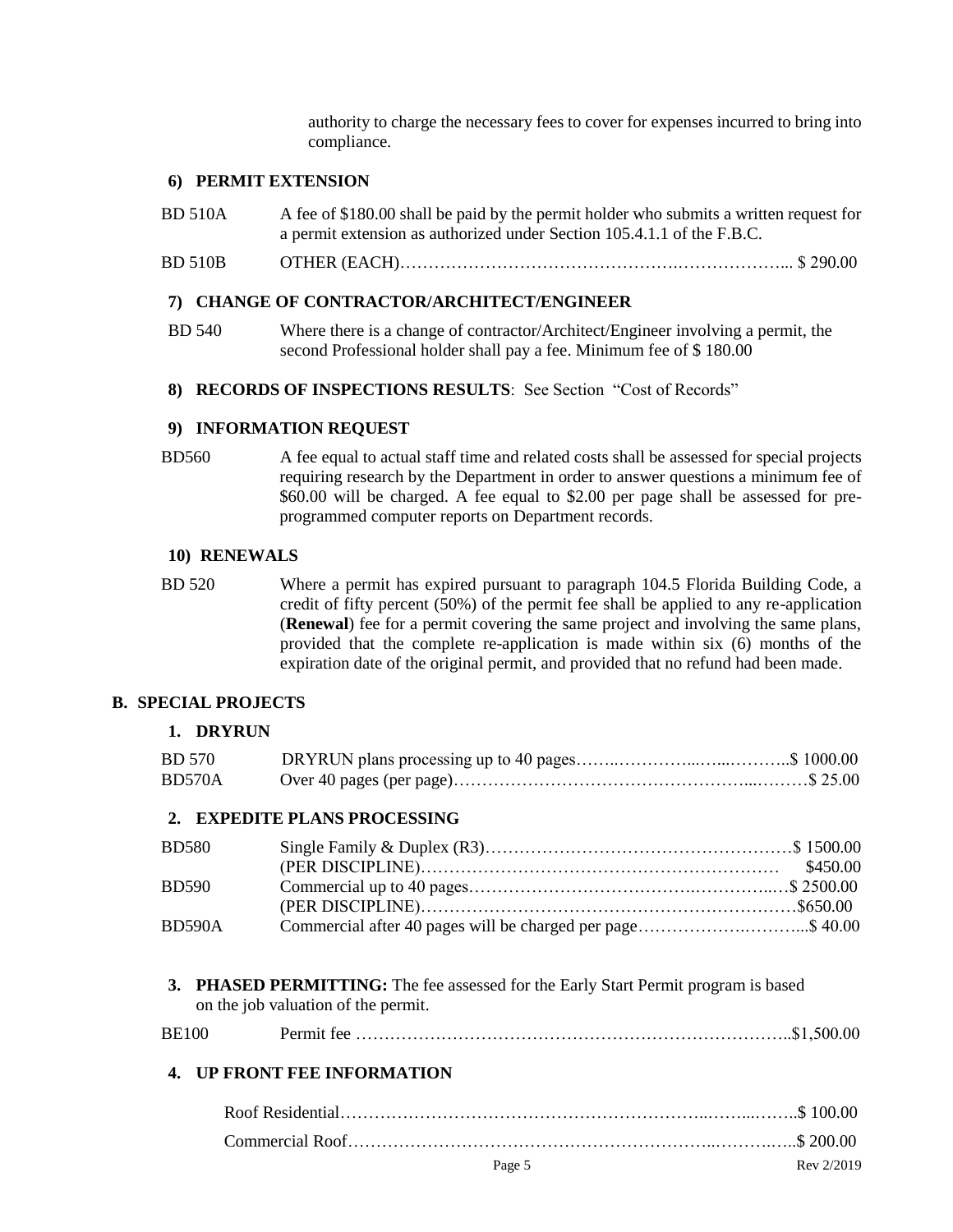| Others (up-front fee will vary) |  |
|---------------------------------|--|

# **C. GENERAL INFORMATION**

| <b>BD400</b>  | A 3% of the base permit fee will be added to building permits for the State of Florida<br>to study building code requirements for radon gas, and certification and regulation of<br>building code administrators, plan examiners and inspectors. (Minimum \$4.00) |
|---------------|-------------------------------------------------------------------------------------------------------------------------------------------------------------------------------------------------------------------------------------------------------------------|
|               | <b>Impact fees</b> are assessed on certain building permits, including re-application on<br>expired permits (contact the County Impact Fee Section for details on these fees).                                                                                    |
| <b>BD300</b>  | Miami-Dade County Code Compliance fee is \$0.60 per \$1,000.00 of estimated<br>construction valuation.                                                                                                                                                            |
| <b>BD903</b>  | A Technology fee of 11% of the base fee will be charged to all permits. In order to<br>enhance the City's ability to provide the art of technology to our customers.                                                                                              |
| <b>BD904</b>  |                                                                                                                                                                                                                                                                   |
| <b>BD906</b>  |                                                                                                                                                                                                                                                                   |
| <b>BD908</b>  | Additional inspection per re-inspection, after (2) of each type\$ 60.00                                                                                                                                                                                           |
| FL00          | <b>FLOOD REVIEW FOR BUILDING PERMITS</b>                                                                                                                                                                                                                          |
|               |                                                                                                                                                                                                                                                                   |
|               | <b>REVISIONS</b>                                                                                                                                                                                                                                                  |
| <b>BD</b> 500 | <b>Plan revision</b> after permit is issued                                                                                                                                                                                                                       |
|               | Revisions resulting in an increased work value will be assessed 2%<br>of the additional work value in addition to the Minimum Fee.                                                                                                                                |
| <b>BD</b> 501 | Including: Roofing, Windows/Doors, Driveways/Patios, Fences & Sheds                                                                                                                                                                                               |
| <b>BD 803</b> | A fee of \$130.00 may be charged for failure to<br>make required corrections previously indicated.                                                                                                                                                                |
|               |                                                                                                                                                                                                                                                                   |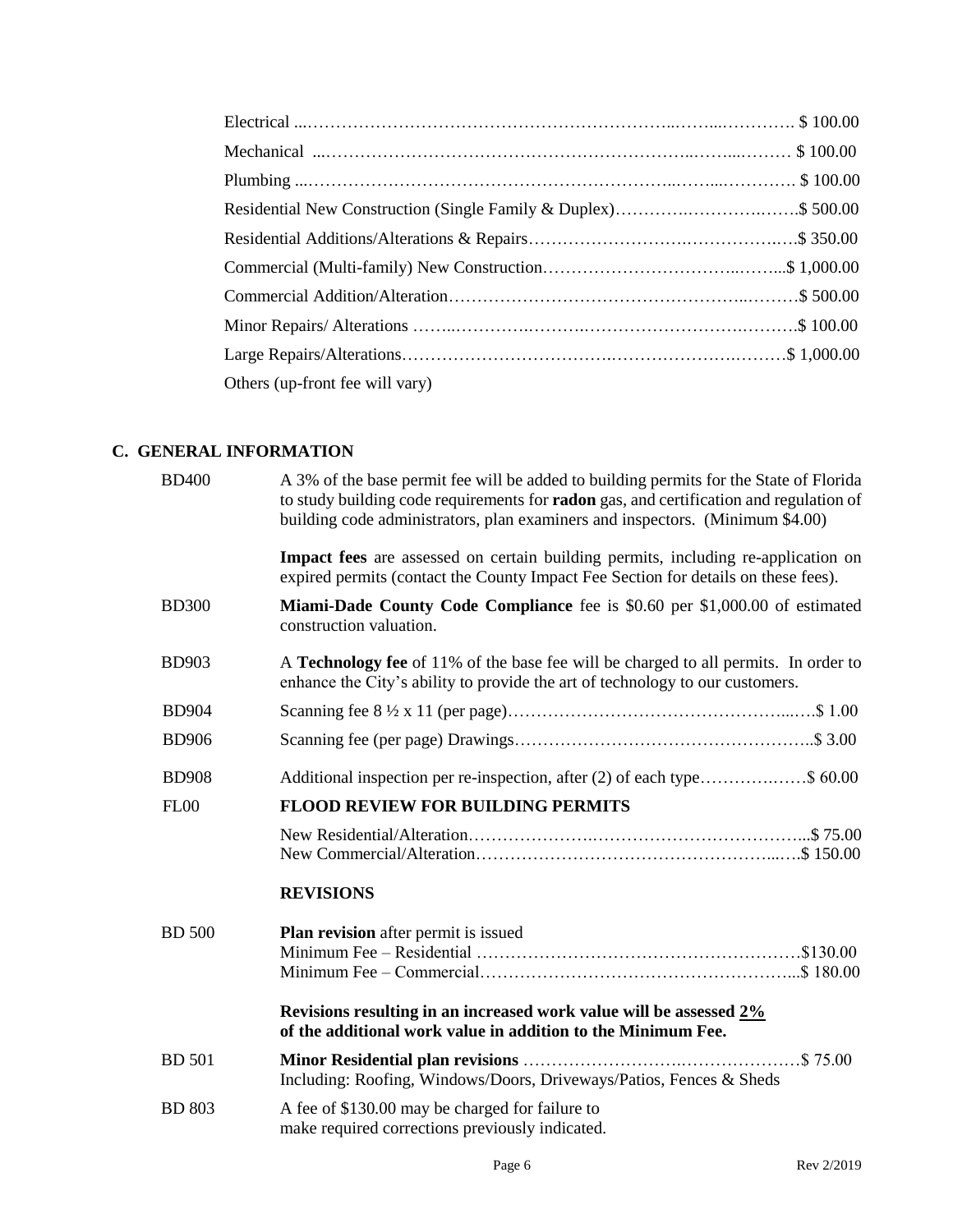#### BD200 **VIOLATIONS**

 When work for which a permit is required commenced prior to obtaining a permit or the legalization of a structure or portion thereof completed without a permit, the applicant will be required to pay the applicable violation fee (see below) in addition to the base permit fee. The violation fee shall be applicable and assessed to all subpermits as well.

 Minor residential alterations: fences, driveways/slabs, window/door replacement, & roofing: *Equal to the amount of double the Base Permit Fee up to a maximum of \$1,000.00.*

 All other violations: Equal to the amount of double the Base Permit Fee. *NO MAXIMUM.*

#### **D. ANNUAL FACILITY PERMIT FEES**

In accordance with provisions of the F.B.C and Chapter 10 of the Miami-Dade County, each firm organization in Miami-Dade County which performs its own maintenance work with certified maintenance personnel in Factory-Industrial (group F) Facilities, as well as helpers there under, may pay to City of Hialeah and annual Master and Subsidiary Facility Permit (Premise Permit) – fee in lieu of other fees for maintenance work. Such fee shall be paid to the Building Department and such permit shall be renewed annually at a fee which is calculated in accordance with the provisions of this subsection.

#### **CALCULATION OF THE INITIAL MASTER PERMIT FEE**

Each firm or organization which obtains an annual master facility permit shall include in their application for such permit the total number of maintenance personnel, including helpers and trainees there under, assigned to building, electrical, plumbing or mechanical work. The Master Facility Permit (Premise Permit) Fee shall be computed by multiplying the total number of such employees times the fee.

Minimum Master Facility Permit per Trade (see below)

| <b>BD00</b> |  |
|-------------|--|
| ELOO        |  |
| <b>PL00</b> |  |
| ME00        |  |
| BD250A      |  |

#### **E. INSPECTIONS REQUIRING OVERTIME**

Charges for construction inspections, which are requested in advance and which require an employee to work overtime, will be at a rate of \$75.00 per hour and in accordance with applicable employee contracted bargaining agreements.

| <b>BD240</b> | Minimum Single Family/Duplex/Multi-family/ |
|--------------|--------------------------------------------|
|              |                                            |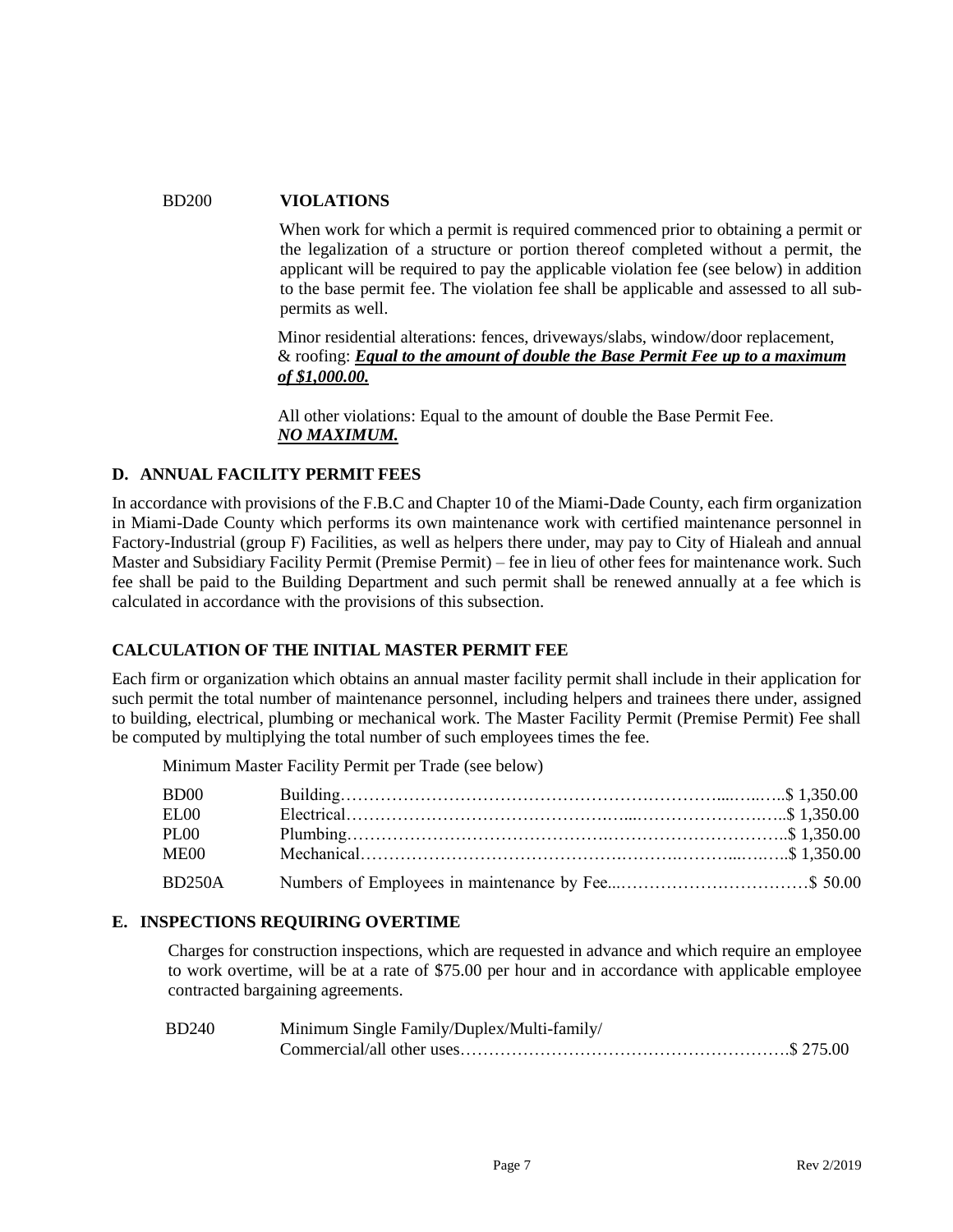# **BUILDING PERMIT FEES**

Fees listed in Subsection (B) include only building permit fees and do not include fees for plumbing, electrical, and mechanical fees which are listed in the following sections:

| MINIMUM FEE FOR BUILDING PERMIT: |  |
|----------------------------------|--|
|                                  |  |
|                                  |  |

The minimum fee for all building permits is applicable to all items in this section except as otherwise specified.

#### **FEES BASED ON ESTIMATED COST (DOCUMENTATION REQUIREMENTS)**

The Building Department may require the permit applicant to submit appropriate documentation as proof of estimated cost of construction used to compute permit fees.

#### **NEW BUILDINGS OR ADDITIONS**

Single Family and Duplex (Group R3)

| BD01A            |                                                                                                                                                                                                                               |
|------------------|-------------------------------------------------------------------------------------------------------------------------------------------------------------------------------------------------------------------------------|
|                  |                                                                                                                                                                                                                               |
| BD01C            |                                                                                                                                                                                                                               |
| BD01D            |                                                                                                                                                                                                                               |
|                  | Commercial/Multi-Family: 2% of Construction Cost                                                                                                                                                                              |
|                  | (submit contract with permit)                                                                                                                                                                                                 |
| BD <sub>02</sub> |                                                                                                                                                                                                                               |
|                  | a) Industrial & Storage Use of Group $F$ & S occupancies: 1.5 % of Construction Cost<br>(submit contract with permit)                                                                                                         |
| BD <sub>03</sub> |                                                                                                                                                                                                                               |
|                  | $G$ and $G$ and $G$ and $G$ and $G$ and $G$ and $G$ and $G$ and $G$ and $G$ and $G$ and $G$ and $G$ and $G$ and $G$ and $G$ and $G$ and $G$ and $G$ and $G$ and $G$ and $G$ and $G$ and $G$ and $G$ and $G$ and $G$ and $G$ a |

#### BD03A **STRUCTURES OF UNUSUAL SIZE OR NATURE** Such as arenas, stadiums, water & sewer plants or other large-scale projects.

The fee shall be based on **.75%** of the estimated construction cost.

#### **ALTERATIONS AND REPAIRS**

| BD01E              | Single Family Residence or Duplex (Group R3)                    |  |
|--------------------|-----------------------------------------------------------------|--|
| BD <sub>02</sub> A | Commercial, Buildings and Other Structures (EXCEPT Group R3)    |  |
| <b>BD120</b>       | Repairs due to Fire Damage per \$1.00 of estimated cost or      |  |
|                    | fractional part (copy of construction contract required)\$ 0.10 |  |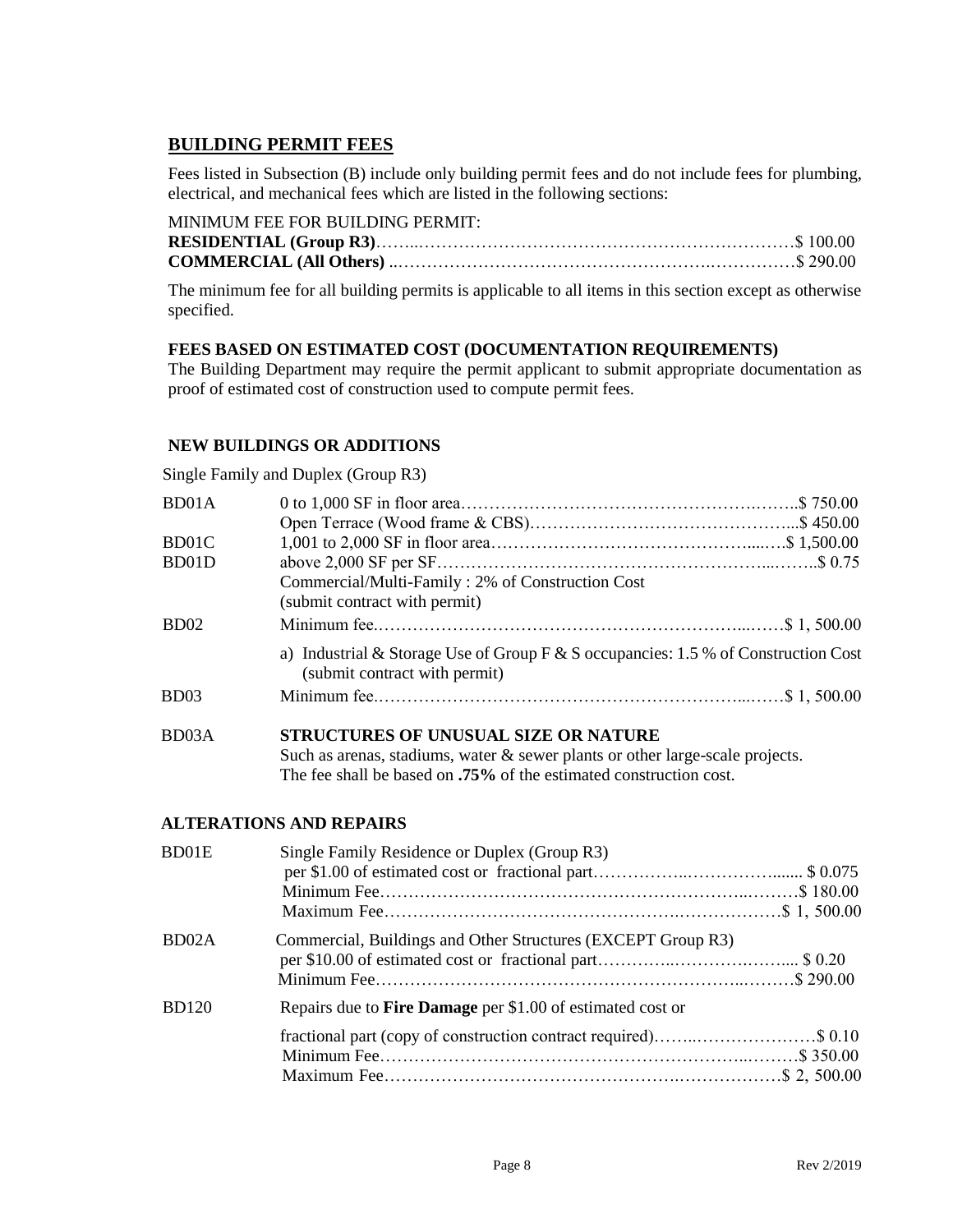| BD15 |  |
|------|--|
|      |  |

# **FENCES AND/OR WALLS**

| B <sub>D07</sub>   | Wood/Iron, Chain-link, Aluminum Picket, etc., each linear foot\$ 1.00 |  |
|--------------------|-----------------------------------------------------------------------|--|
| <b>BD08</b>        |                                                                       |  |
| BD <sub>08</sub> A |                                                                       |  |
| BD08B              |                                                                       |  |
| BD <sub>08</sub> D |                                                                       |  |

# **SWIMMING POOLS, SPAS, AND HOT TUBS**

# **(Residential-Commercial)**

| BD <sub>11</sub> | Installation of Swimming Pool/Spa (up to 20,000 gallons)  \$350.00 |  |
|------------------|--------------------------------------------------------------------|--|
| BD11             |                                                                    |  |
| BD11B            |                                                                    |  |

#### **MISCELLANEOUS**

| BD17         | Prefabricated Utility Sheds (\$1.00 PER sq. ft.) |
|--------------|--------------------------------------------------|
|              |                                                  |
| <b>BD133</b> | Soil Improvement/Land Clearing/Lake Excavation   |
| BD133R       |                                                  |
| BD133C       |                                                  |

#### **DEMOLITION OF BUILDINGS**

| BD <sub>10</sub>   |  |
|--------------------|--|
| BD <sub>10R</sub>  |  |
| BD <sub>10</sub> C |  |

# **SHOP DRAWINGS REVIEW**

| Trusses/Steel Structures/Laminated Wood beams                  |                                                                           |
|----------------------------------------------------------------|---------------------------------------------------------------------------|
|                                                                |                                                                           |
|                                                                |                                                                           |
| Precast/Pre-stress Roof/Floor/Walls/Post Tension/Tilt-up Walls |                                                                           |
|                                                                |                                                                           |
|                                                                |                                                                           |
|                                                                |                                                                           |
|                                                                |                                                                           |
| Storefront/Fixed Glazing                                       |                                                                           |
|                                                                |                                                                           |
|                                                                |                                                                           |
|                                                                |                                                                           |
|                                                                |                                                                           |
|                                                                |                                                                           |
|                                                                |                                                                           |
|                                                                |                                                                           |
|                                                                | Additional inspection, per re-inspection, after (2) of each type \$ 60.00 |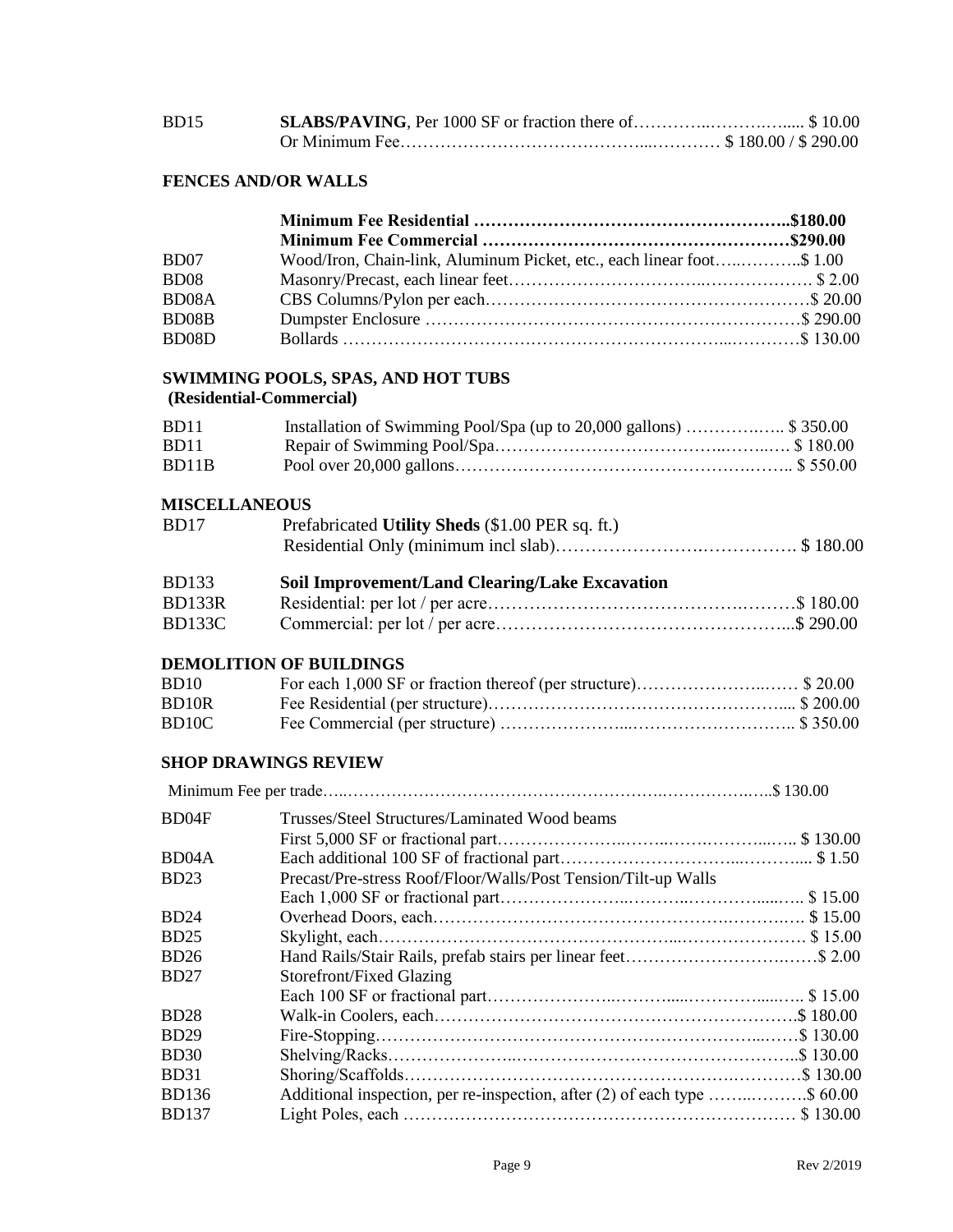# **WINDOWS OR DOORS INTALLATION/REPLACEMENT**

| <b>BD40</b>                             | Window & door installation, alteration or repair per opening\$ 12.00                                                                                                                           |
|-----------------------------------------|------------------------------------------------------------------------------------------------------------------------------------------------------------------------------------------------|
| <b>BD41</b>                             | Replacement of storefronts/fixed glass, Curtain Walls and related items.                                                                                                                       |
| BD12A                                   |                                                                                                                                                                                                |
| <b>BD42</b>                             |                                                                                                                                                                                                |
|                                         | <b>SCREEN ENCLOSURES, CANOPIES &amp; AWNINGS</b>                                                                                                                                               |
| <b>BD16</b><br>BD13A                    |                                                                                                                                                                                                |
| <b>BD09</b>                             | Free standing and/or attached canopies (aluminum or canvas)                                                                                                                                    |
|                                         |                                                                                                                                                                                                |
|                                         | <b>MOVING BUILDINGS OR OTHER STRUCTURES</b>                                                                                                                                                    |
| <b>BD135</b>                            | For each 100 SF or fractional part thereof (does not include cost of new foundation or<br>repairs to building or structure)                                                                    |
|                                         |                                                                                                                                                                                                |
| <b>TEMPORARY TRAILERS</b><br>buildings. | Per City Ordinances 82-39 for temporary use of modular buildings for commercial purposes in<br>association with construction of new buildings or major improvements or renovations of existing |
| BD14A<br>BD14B<br><b>BD14</b>           | Tie down Inspection Fee in addition to above fees130.00                                                                                                                                        |
|                                         | (This does not include installation of meter mounts and service equipment. Separate<br>mechanical, plumbing, and related electrical permits are required).                                     |
| <b>BD60</b>                             | <b>SATELATE DISH</b> , each dish over 30 inch diameter\$290.00                                                                                                                                 |
| <b>BD61</b>                             | <b>COMMUNICATION ANTENNAS, Co-location per unit\$ 290.00</b>                                                                                                                                   |

# **LIGHTWEIGHT INSULATING CONCRETE (LWIC)**

| LW100 |  | New or existing \$5.00 per 1,000 SF or fraction MINIMUM\$ 300.00 |  |
|-------|--|------------------------------------------------------------------|--|
|-------|--|------------------------------------------------------------------|--|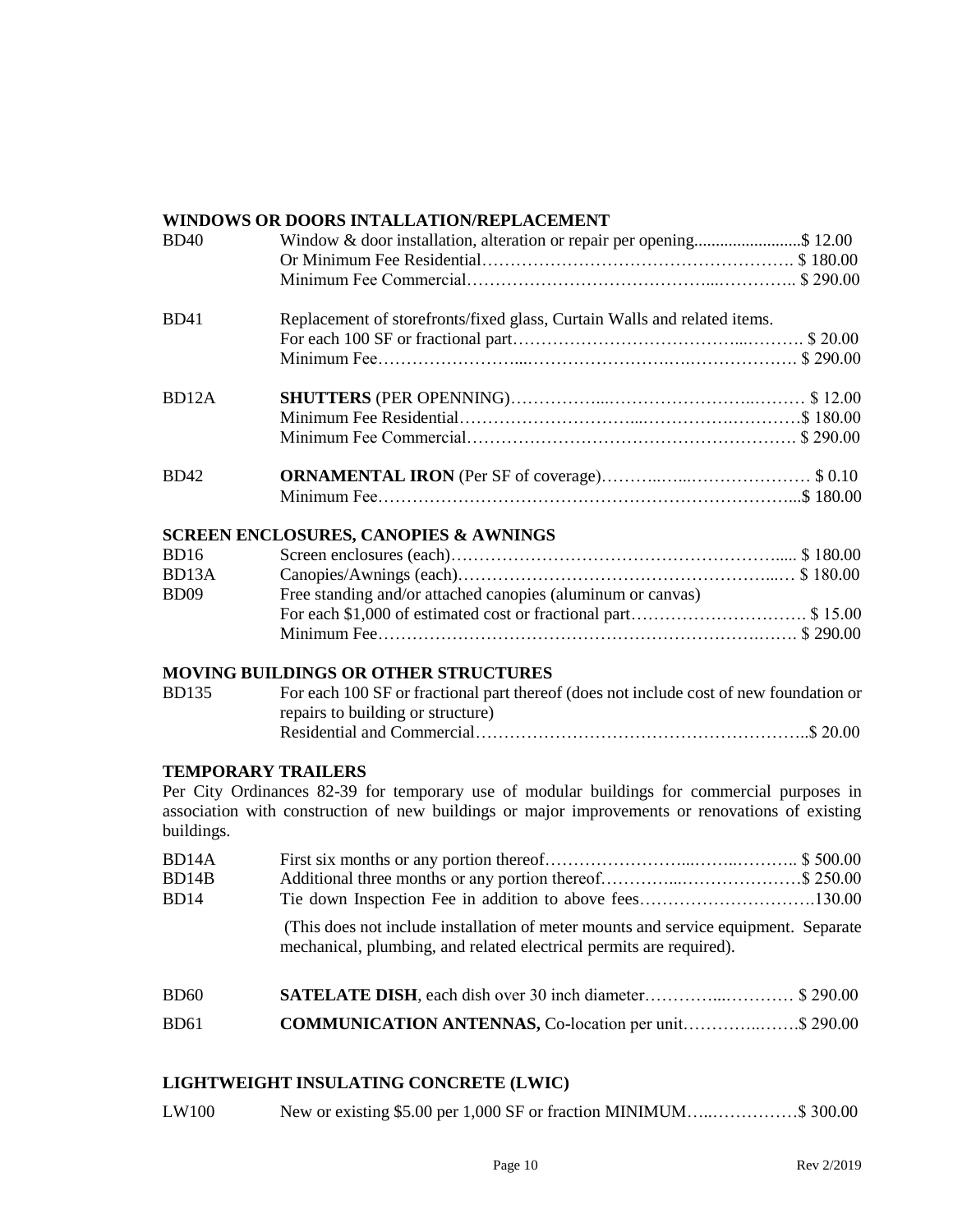#### **AMUSEMENT AND EVENTS**

| <b>BD132</b> |                                                                                                                          |
|--------------|--------------------------------------------------------------------------------------------------------------------------|
| <b>BD999</b> | OTHER (Should a category not be mentioned in the above documentation<br>the fee is to be determined by plans processor.) |

#### **CERTIFICATES OF OCCUPANCY/USE/COMPLETION**

#### **A. CERTIFICATE OF OCCUPANCY (NEW CONSTRUCTION/ALTERATIONS)**

| CO <sub>01</sub> |                                                                                                                                                             |
|------------------|-------------------------------------------------------------------------------------------------------------------------------------------------------------|
| CO <sub>02</sub> |                                                                                                                                                             |
|                  | Apartments, hotels, motor hotels and all multiple family uses per building.                                                                                 |
| CO <sub>03</sub> |                                                                                                                                                             |
| CO <sub>04</sub> |                                                                                                                                                             |
| CO <sub>05</sub> |                                                                                                                                                             |
| CO <sub>06</sub> |                                                                                                                                                             |
| CO <sub>07</sub> | Alteration and Additions (exempt R-3) per SF of business area\$ 0.055                                                                                       |
|                  |                                                                                                                                                             |
|                  |                                                                                                                                                             |
| CO <sub>08</sub> | Private school, day nursery, convalescent and nursing home, hospital, Assisted Living<br>Facilities (ALF) and developmentally disabled home care \$1,200.00 |

*\*The maximum fee for a CO provided no violation of occupancy exists at time of CO.*

#### **B. CERTIFICATE OF USE (ALTERATIONS)**

Single Family Residence, Townhouse (Not applicable to Group I) Duplexes, per structure (Not applicable to Group I)

| UC07 | Alteration and Additions (exempt R-3) per SF of business area\$ 0.055 |  |
|------|-----------------------------------------------------------------------|--|
|      |                                                                       |  |
|      |                                                                       |  |

#### **C. TEMPORARY CERTIFICATE OF OCCUPANCY / COMPLETION (TCO/TCC)**

| TO/TC |  |  |
|-------|--|--|
|-------|--|--|

#### **UNSAFE STRUCTURES**

When enforcement must be brought onto a property or structure, the following fees shall apply and be collected to recover costs incurred while processing the case.

| UN100         |  |
|---------------|--|
| <b>UN05</b>   |  |
| <b>UN230</b>  |  |
| <b>UN230B</b> |  |

#### **STRUCTURAL REVIEW FEES**

Structural review fees do not include fees for building, plumbing, electrical, nor mechanical fees.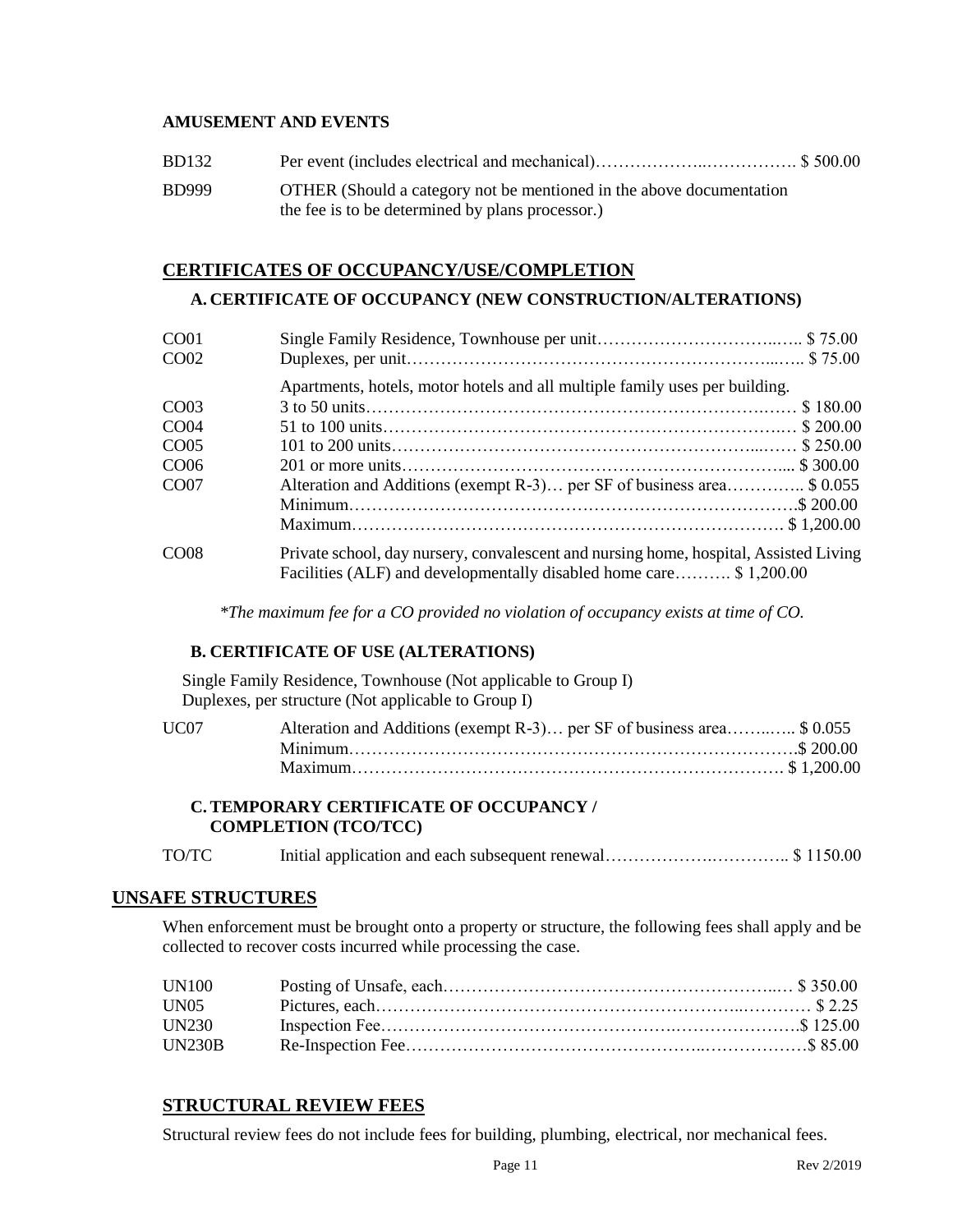| ST01R |  |
|-------|--|
| ST01C |  |

# **ROOFING PERMIT FEES (including re-roofing)**

# **A. Group R2 and R3 Occupancy (Multi-Fam. Single or Duplex)**

| $R$ F $01$ | Roofing shingle and other roof types not listed, |  |
|------------|--------------------------------------------------|--|
|            |                                                  |  |
| RF01A      |                                                  |  |
|            |                                                  |  |

# **B. All Other Occupancies**

• Roofing shingle and other roof types not listed

| <b>RF02</b><br>RF03                                   |                                                                                                                                                                                                              |
|-------------------------------------------------------|--------------------------------------------------------------------------------------------------------------------------------------------------------------------------------------------------------------|
| RF02A                                                 |                                                                                                                                                                                                              |
| RF03A                                                 |                                                                                                                                                                                                              |
| RF01E                                                 | <b>Roof Repairs to Single Family Residence or Duplex</b><br>(Group R3) Per \$1.00 of estimated cost or fractional part \$0.075                                                                               |
| RF02E                                                 | Roof Repairs to Buildings and Other Structures (Except Group R3)                                                                                                                                             |
| RF <sub>04</sub>                                      |                                                                                                                                                                                                              |
| <b>RF05</b><br><b>RF06</b>                            |                                                                                                                                                                                                              |
| <b>RF803</b><br><b>RF230</b>                          |                                                                                                                                                                                                              |
| RF235<br><b>RF240</b><br><b>RF908</b><br><b>RF999</b> | Additional inspection, per re-inspection, after (2) of each type\$ 60.00<br>OTHER – Any category that is not in the above-mentioned, the fee is to be determined<br>at the discretion of the plans examiner. |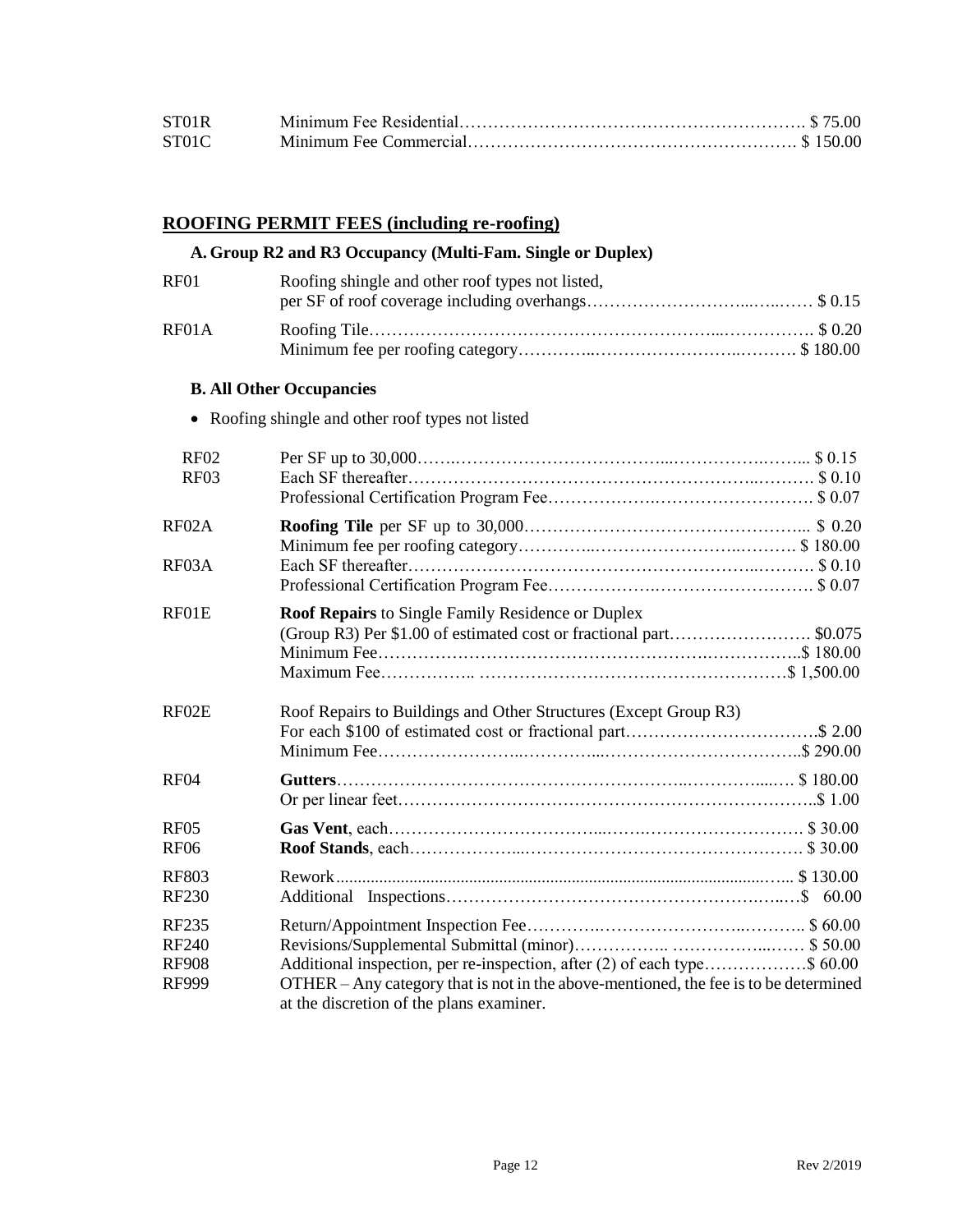# **PLUMBING PERMIT FEES**

**Minimum fee for all Plumbing Permits** (Except as otherwise specified)...………………....\$ 180.00

#### **RESIDENTIAL PLUMBING (GROUP R3)**

| PL <sub>01</sub> |                                                                          |
|------------------|--------------------------------------------------------------------------|
| PL01A            | Addition to Single Family Residence or Duplex (Group R3), per SF \$ 0.20 |
| PL01E            | Alterations or repairs to Single Family Residence or Duplex (Group R3)   |
|                  |                                                                          |

#### **COMMERCIAL (All groups except group R3)**

Roughing-In Or Plugged Outlets for bathtubs, closets, doctors, dentists, hospital sterilizers, autoclaves, autopsy tables and other fixtures, appurtenances or other appliances having water supply or waste outlet, or both, drinking fountains, fixtures discharging into traps or safe waste pipes, floor drains, laundry tubs, lavatories, showers, sinks, slop sinks, urinals, and water heaters).

| PL02R |                                                       |  |
|-------|-------------------------------------------------------|--|
| PL02S | Fixtures set on new roughing-in or plugged outlets or |  |
|       |                                                       |  |
|       |                                                       |  |

#### **SETTLING TANKS, GAS AND OIL INTERCEPTORS, AND GREASE TRAPS**

| Including tank abandonment, drain tile and relay for same\$ 60.00<br><b>PL06</b> |  |
|----------------------------------------------------------------------------------|--|
|----------------------------------------------------------------------------------|--|

#### **SEWER**

| <b>PL22</b> | Each building storm sewer and each building sewer where connection is made to a<br>septic tank, or a collector line or to an existing sewer or to a city sewer or soakage pit |
|-------------|-------------------------------------------------------------------------------------------------------------------------------------------------------------------------------|
|             |                                                                                                                                                                               |
| <b>PL45</b> |                                                                                                                                                                               |
| PL45L       |                                                                                                                                                                               |

#### **WATER PIPING/IRRIGATION**

| <b>PL21</b>        | Water service or repair connection to a municipal or<br>private water supply system (for each meter on each lot)\$ 16.00 |
|--------------------|--------------------------------------------------------------------------------------------------------------------------|
| PL21A              | Water connection or outlets for appliance or installations                                                               |
|                    |                                                                                                                          |
| PL <sub>21</sub> B |                                                                                                                          |
| <b>PL31</b>        | Irrigation system and underground sprinkler system for each zone\$ 35.00                                                 |
| PL49               | Solar water-heater installation, equipment replacement or repair  \$180.00                                               |
| <b>PL57</b>        |                                                                                                                          |
| <b>PI</b> 44       |                                                                                                                          |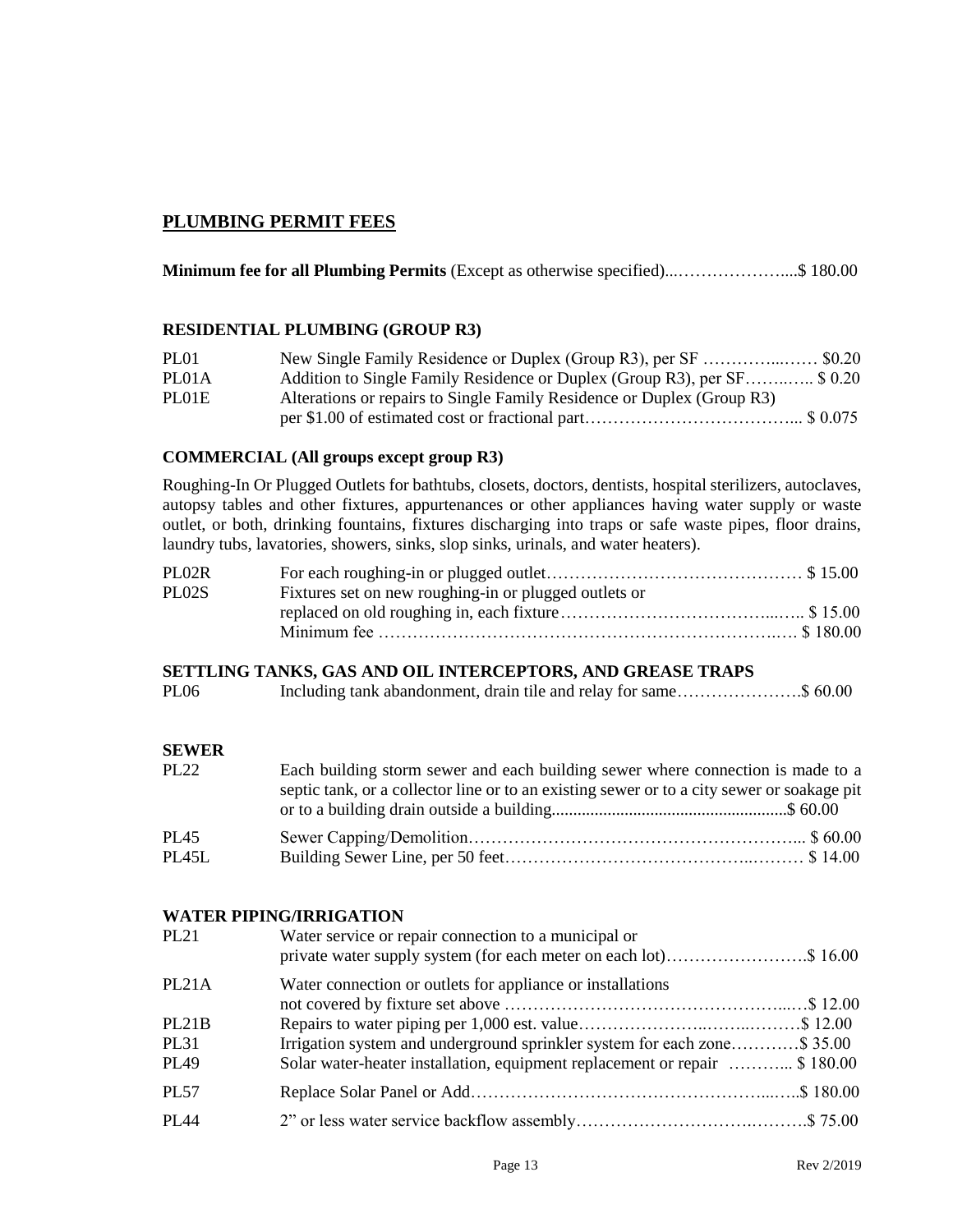| PL44A |  |  | 2 1/2" or larger water service backflow assembly\$ 180.00 |  |
|-------|--|--|-----------------------------------------------------------|--|
|-------|--|--|-----------------------------------------------------------|--|

#### **SWIMMING POOL PIPING (not including well, new installation)**

| PL <sub>30</sub> R |                                                           |  |
|--------------------|-----------------------------------------------------------|--|
| PL30C              |                                                           |  |
| PL30H              |                                                           |  |
| PL30M              |                                                           |  |
| PL30F              |                                                           |  |
| <b>PL44</b>        |                                                           |  |
| PL <sub>44</sub> A | 2 1/2" or larger water service backflow assembly\$ 180.00 |  |
| PL30P              |                                                           |  |

#### **WELL PUMPS**

| PL32R |                                    |  |
|-------|------------------------------------|--|
| PL32C |                                    |  |
|       | (Well permit by health department) |  |

#### **NATURAL GAS OR LIQUIFIED PETROLEUM**

New Single Family Residence or Duplex (Group R3)

| GS01R |                                                                               |
|-------|-------------------------------------------------------------------------------|
| GS01S | For each appliance (does not include warm air heating units, but does include |
|       | unvented space heaters and vented wall heaters-no duct work)\$12.00           |

# **All Other Occupancies (OTHER GROUPS)**

| GS02R |                                                                            |  |
|-------|----------------------------------------------------------------------------|--|
| GS02S | For each appliance (does not include warm air heating units, but does      |  |
|       |                                                                            |  |
| GS13  |                                                                            |  |
| GS19  | For major repairs to gas pipe where no fixture or appliance installation   |  |
|       |                                                                            |  |
| GS15  | Underground L.P. gas tanks per group of tanks at a single location\$180.00 |  |
| GS17  | Above ground L.P. gas tanks per group of tanks at a                        |  |
|       |                                                                            |  |
| GS18  |                                                                            |  |

#### **WATER TREATMENT PLANTS, PUMPING STATIONS, SEWER TREATMENTS AND LIFT STATIONS**

| <b>PL50</b>  |  |
|--------------|--|
| PL 54        |  |
| PL043        |  |
| <b>PL54E</b> |  |

#### **WATER MAINS** (On private property and other than public utility easements).

| <b>PL24</b> |  |
|-------------|--|
|             |  |

| STORM/SANITARY UTILITY/COLLECTOR LINES FOR BUILDING DRAIN LINES (On |  |
|---------------------------------------------------------------------|--|
| private property other than public utility easements)               |  |

| <b>PL26L</b> |  |  |  |
|--------------|--|--|--|
|--------------|--|--|--|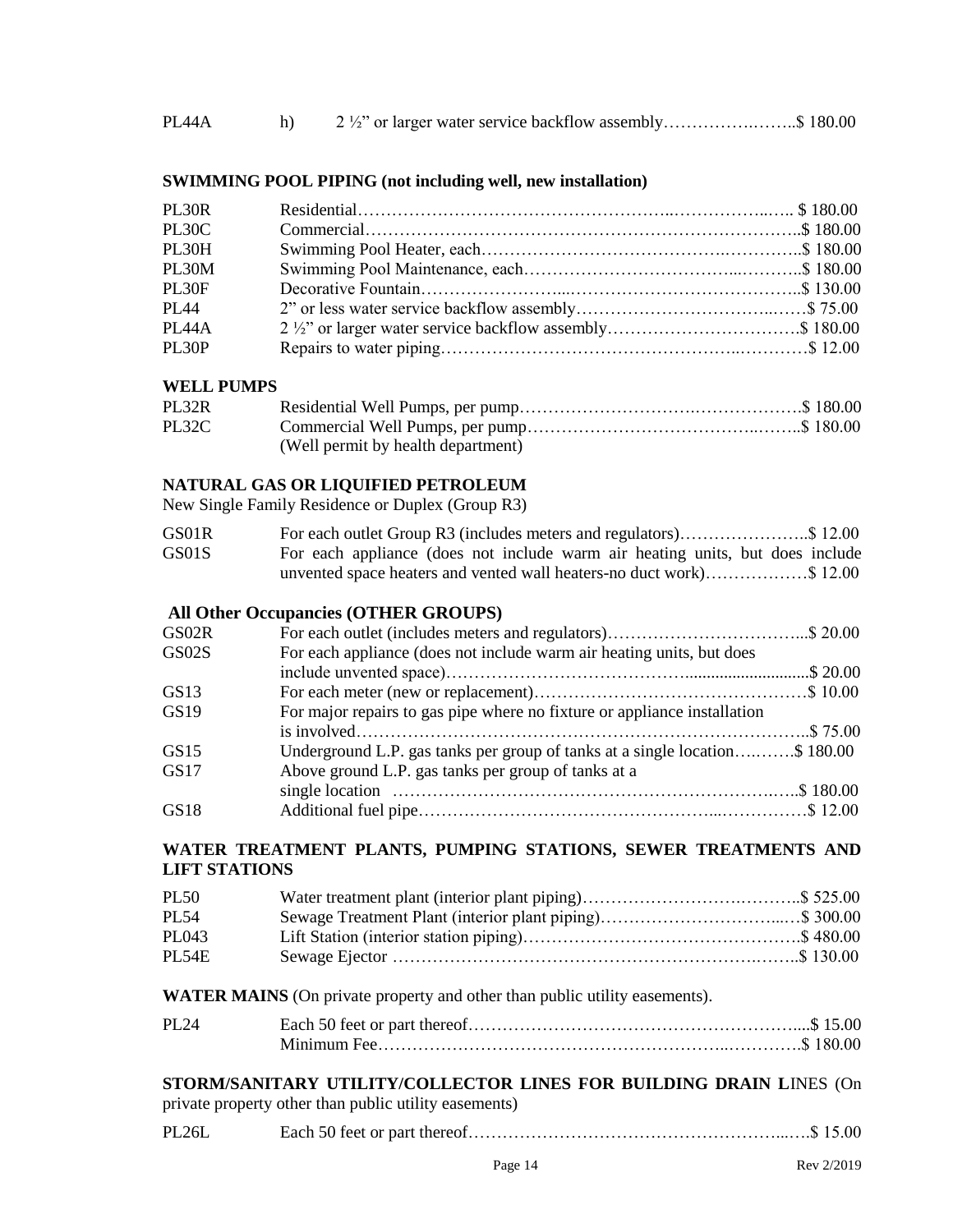| PL36<br>PL26GT<br>Excavation trench (including catch basin) per 180 sq ft\$ 170.00<br>PL26DR<br><b>TEMPORARY TOILETS (Waterborne Or Chemical)</b><br>PL15Fa)<br>PL15A<br>Renewal of temporary toilet, same charge as original permit.<br>PL15C<br><b>PL51</b><br><b>PL37</b><br>PL <sub>21</sub> H<br><b>PL03</b><br><b>ADDITIONAL INSPECTIONS</b><br>PL230<br>PL240<br><b>PL29</b><br><b>PL71</b><br><b>PL501</b><br>PL503<br>PL504<br>PL505 |                       |                                                                             |
|-----------------------------------------------------------------------------------------------------------------------------------------------------------------------------------------------------------------------------------------------------------------------------------------------------------------------------------------------------------------------------------------------------------------------------------------------|-----------------------|-----------------------------------------------------------------------------|
|                                                                                                                                                                                                                                                                                                                                                                                                                                               |                       |                                                                             |
|                                                                                                                                                                                                                                                                                                                                                                                                                                               |                       |                                                                             |
|                                                                                                                                                                                                                                                                                                                                                                                                                                               |                       |                                                                             |
|                                                                                                                                                                                                                                                                                                                                                                                                                                               |                       |                                                                             |
|                                                                                                                                                                                                                                                                                                                                                                                                                                               |                       |                                                                             |
|                                                                                                                                                                                                                                                                                                                                                                                                                                               |                       |                                                                             |
|                                                                                                                                                                                                                                                                                                                                                                                                                                               |                       |                                                                             |
|                                                                                                                                                                                                                                                                                                                                                                                                                                               |                       |                                                                             |
|                                                                                                                                                                                                                                                                                                                                                                                                                                               |                       |                                                                             |
|                                                                                                                                                                                                                                                                                                                                                                                                                                               |                       |                                                                             |
|                                                                                                                                                                                                                                                                                                                                                                                                                                               |                       |                                                                             |
|                                                                                                                                                                                                                                                                                                                                                                                                                                               |                       |                                                                             |
|                                                                                                                                                                                                                                                                                                                                                                                                                                               |                       |                                                                             |
|                                                                                                                                                                                                                                                                                                                                                                                                                                               |                       |                                                                             |
|                                                                                                                                                                                                                                                                                                                                                                                                                                               |                       |                                                                             |
|                                                                                                                                                                                                                                                                                                                                                                                                                                               |                       |                                                                             |
|                                                                                                                                                                                                                                                                                                                                                                                                                                               |                       |                                                                             |
|                                                                                                                                                                                                                                                                                                                                                                                                                                               |                       |                                                                             |
|                                                                                                                                                                                                                                                                                                                                                                                                                                               |                       |                                                                             |
|                                                                                                                                                                                                                                                                                                                                                                                                                                               |                       |                                                                             |
|                                                                                                                                                                                                                                                                                                                                                                                                                                               |                       |                                                                             |
|                                                                                                                                                                                                                                                                                                                                                                                                                                               |                       |                                                                             |
|                                                                                                                                                                                                                                                                                                                                                                                                                                               |                       |                                                                             |
|                                                                                                                                                                                                                                                                                                                                                                                                                                               |                       |                                                                             |
|                                                                                                                                                                                                                                                                                                                                                                                                                                               |                       |                                                                             |
| PL506                                                                                                                                                                                                                                                                                                                                                                                                                                         |                       |                                                                             |
| <b>PL507</b>                                                                                                                                                                                                                                                                                                                                                                                                                                  |                       |                                                                             |
| <b>PL508</b>                                                                                                                                                                                                                                                                                                                                                                                                                                  |                       |                                                                             |
|                                                                                                                                                                                                                                                                                                                                                                                                                                               |                       |                                                                             |
|                                                                                                                                                                                                                                                                                                                                                                                                                                               |                       |                                                                             |
|                                                                                                                                                                                                                                                                                                                                                                                                                                               | PL509                 |                                                                             |
| At the discretion of the plans processor.                                                                                                                                                                                                                                                                                                                                                                                                     | <b>PL908</b><br>PL999 | OTHER- Should a category not be aforementioned, the fee is to be determined |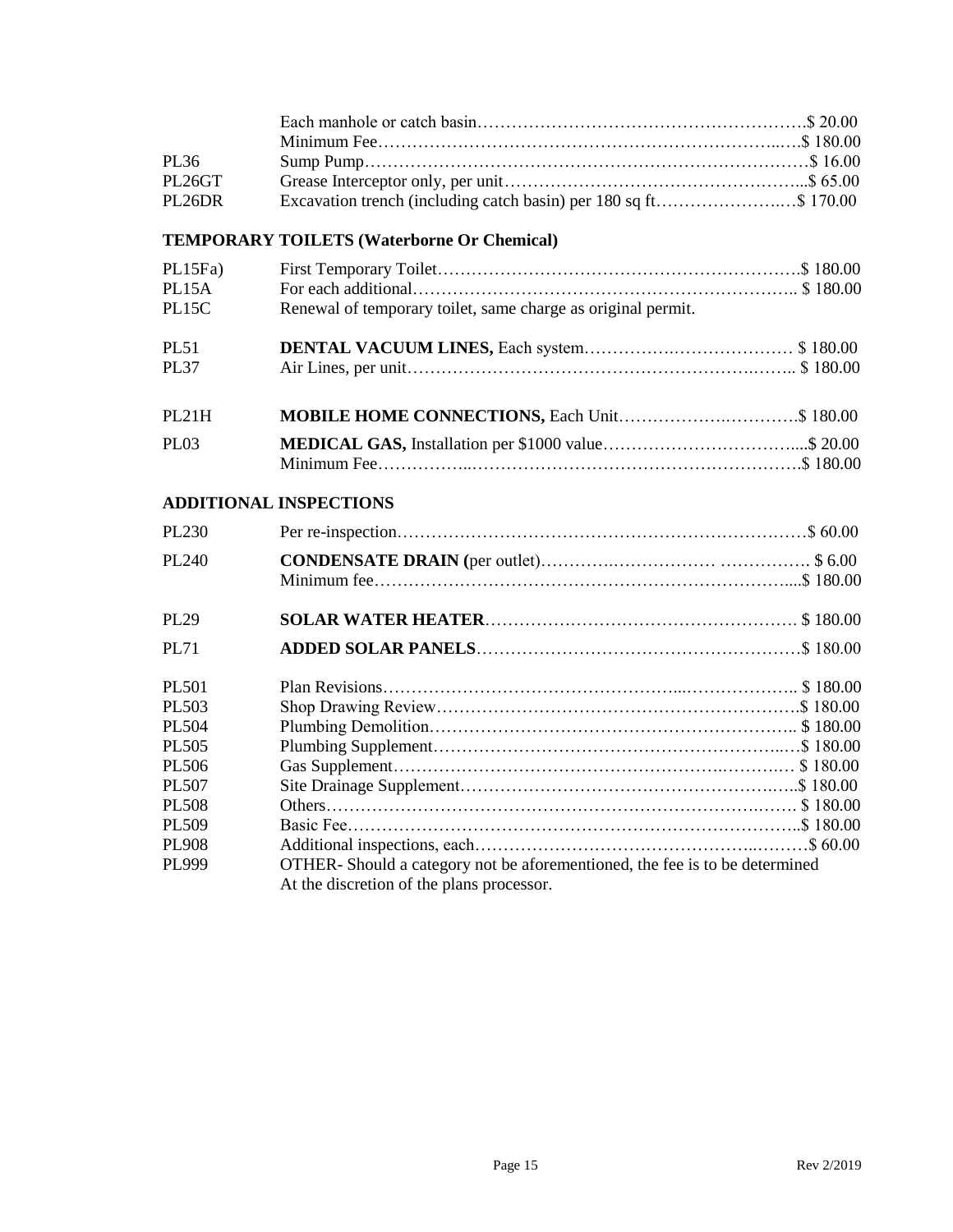# **MECHANICAL PERMIT FEES**

|       | Minimum fee for all Mechanical Permit (Except as otherwise specified)\$ 180.00 |  |
|-------|--------------------------------------------------------------------------------|--|
|       | MECHANICAL SINGLE FAMILY RESIDENCES AND DUPLEXES (GROUP R3)                    |  |
| AC07  |                                                                                |  |
|       | Additions to Single Family Residences and Duplex (Group R3)                    |  |
| AC07A |                                                                                |  |

# **AIR CONDITIONING AND REFRIGERATION, INCLUDING THE RELOCATION OF EQUIPMENT**

Separate permits are required for electrical, water and gas connections.

| AC02  |                                                            |  |
|-------|------------------------------------------------------------|--|
|       |                                                            |  |
| AC02A | Pool Heat Pump                                             |  |
|       | (For each ton capacity or fractional part thereof)\$ 30.00 |  |
| AC03  |                                                            |  |
| AC05  |                                                            |  |

# **FURNACES AND HEATING EQUIPMENT, INCLUDING COMMERCIAL DRYERS, OVENS AND OTHER FIRED OBJECTS NOT ELSEWHERE CLASSIFIED.**

(Includes all component parts of the system except fuel and electrical lines.)

| AC01             |                                                        |  |
|------------------|--------------------------------------------------------|--|
| AC <sub>04</sub> |                                                        |  |
| AC14             |                                                        |  |
| CP <sub>01</sub> |                                                        |  |
| CP02             |                                                        |  |
| TK01             | STORAGE TANKS FOR FLAMMABLE LIQUIDS, per tank \$300.00 |  |
| <b>ME22</b>      |                                                        |  |
| HO01             |                                                        |  |
| <b>ME100</b>     |                                                        |  |
|                  |                                                        |  |
| <b>ME101</b>     |                                                        |  |
| <b>ME102</b>     |                                                        |  |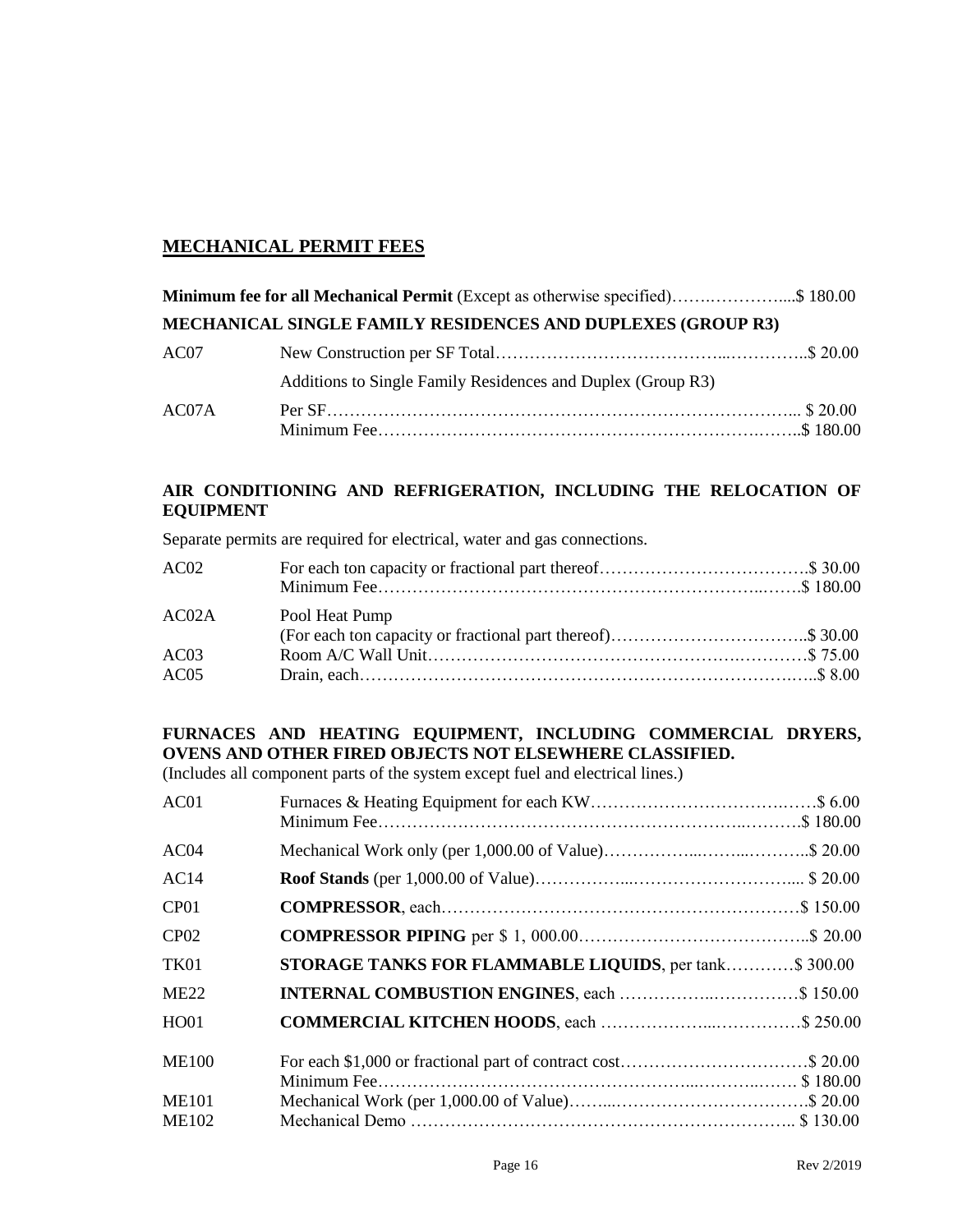| VE <sub>01</sub>   |                                                                                                                         |
|--------------------|-------------------------------------------------------------------------------------------------------------------------|
| <b>VE02</b>        |                                                                                                                         |
| VE <sub>02</sub> A |                                                                                                                         |
| ME11               |                                                                                                                         |
| ME <sub>08</sub>   |                                                                                                                         |
| ME23               |                                                                                                                         |
| <b>RE01</b>        |                                                                                                                         |
| <b>RE02</b>        |                                                                                                                         |
| <b>RE03</b>        |                                                                                                                         |
| <b>ME18</b>        |                                                                                                                         |
| ME25               |                                                                                                                         |
| <b>ME908</b>       |                                                                                                                         |
| <b>ME909</b>       | <b>ENERGY REVIEW</b>                                                                                                    |
| <b>ME999</b>       | OTHER-Should a category not be aforementioned, the fee is to be determined<br>At the discretion of the plans processor. |

#### **BOILERS AND PRESSURE VESSELS**

Installation permit fees (including initial inspections and certificate). Does not include installation or connection of fuel and water lines.

#### **BOILERS**

The following fees apply to each boiler to be installed:

| <b>BO01</b> |                                                                  |  |
|-------------|------------------------------------------------------------------|--|
| <b>BO02</b> | Boilers 837 MBTU to 6,695 MBTU (26 hp to 200 hp), Each \$ 180.00 |  |
| <b>BO03</b> | Boilers 6,696 MBTU and up (over 200 hp), Each \$ 250.00          |  |
| <b>BO10</b> |                                                                  |  |
| <b>BO12</b> |                                                                  |  |
| <b>BO06</b> |                                                                  |  |

# **FEES FOR PERIODIC INSPECTIONS** (Minimum Fee \$130.00)

| <b>BO04</b>      |                                                                                 |
|------------------|---------------------------------------------------------------------------------|
| <b>BO05</b>      |                                                                                 |
| <b>BO06</b>      |                                                                                 |
| <b>BO07</b>      |                                                                                 |
| <b>BO08</b>      | Certificate of inspection (where inspected by insurance company),               |
|                  |                                                                                 |
| <b>BO11</b>      | Shop inspection of boiler or pressure vessels                                   |
|                  | per completed vessel (with-in Dade County only)\$ 150.00                        |
| <b>BO09</b>      |                                                                                 |
| CP <sub>01</sub> | Air Compressor (operating at pressures in excess of 60 PSI and having volume of |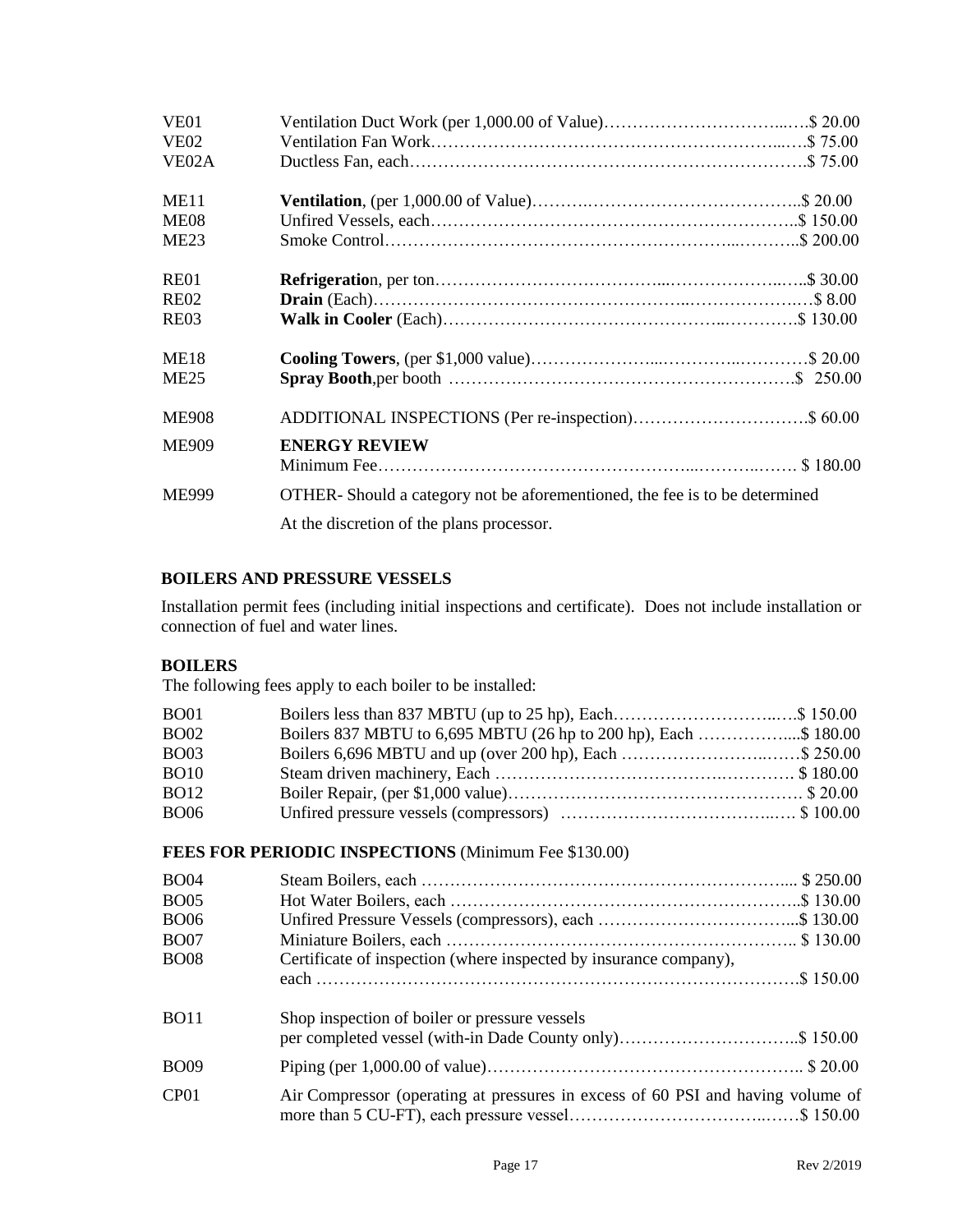# **ELECTRICAL PERMIT FEES**

|                               | Minimum fee for all Electrical Permits (Except as otherwise specified)\$ 180.00                     |
|-------------------------------|-----------------------------------------------------------------------------------------------------|
|                               | PERMANENT SERVICE TO BUILDINGS - New Work Only                                                      |
|                               | (The following fee shall be charged for total amperage of service).                                 |
| EL03                          |                                                                                                     |
| EL03C                         |                                                                                                     |
| EL03B                         |                                                                                                     |
| EL03E                         | Electrical equipment – New or Replacement                                                           |
|                               |                                                                                                     |
| EL03P                         |                                                                                                     |
| <b>FEEDERS</b>                |                                                                                                     |
|                               | (Includes feeders to panels, M.C.C., switchboards, generators,                                      |
|                               | automatic transfer switches, elevators, etc.)                                                       |
|                               |                                                                                                     |
|                               | <b>AGRICULTURAL SERVICE</b> (permanent)                                                             |
| EL03A                         |                                                                                                     |
|                               | TEMPORARY SERVICE FOR CONSTRUCTION                                                                  |
| EL01                          |                                                                                                     |
|                               | <b>MOBILE HOME OR RV SERVICE (Residential)</b>                                                      |
| EL03M                         |                                                                                                     |
|                               | <b>TEMPORARY SERVICE TEST (Commercial Only)</b>                                                     |
| <b>EL02</b>                   |                                                                                                     |
| <b>RESIDENTIAL WIRING</b>     |                                                                                                     |
|                               | (New construction of Group R3 and living units of Group R2. Applies to all electrical installations |
|                               | except common areas, parking lot areas and/or buildings and house service of Group R2).             |
|                               | <b>For New Construction and Additions</b>                                                           |
| EL <sub>05</sub>              |                                                                                                     |
|                               |                                                                                                     |
| <b>Alterations or Repairs</b> |                                                                                                     |
| EL05R                         |                                                                                                     |
| EL05D                         |                                                                                                     |

# **ALL OTHER WIRING AND OUTLETS**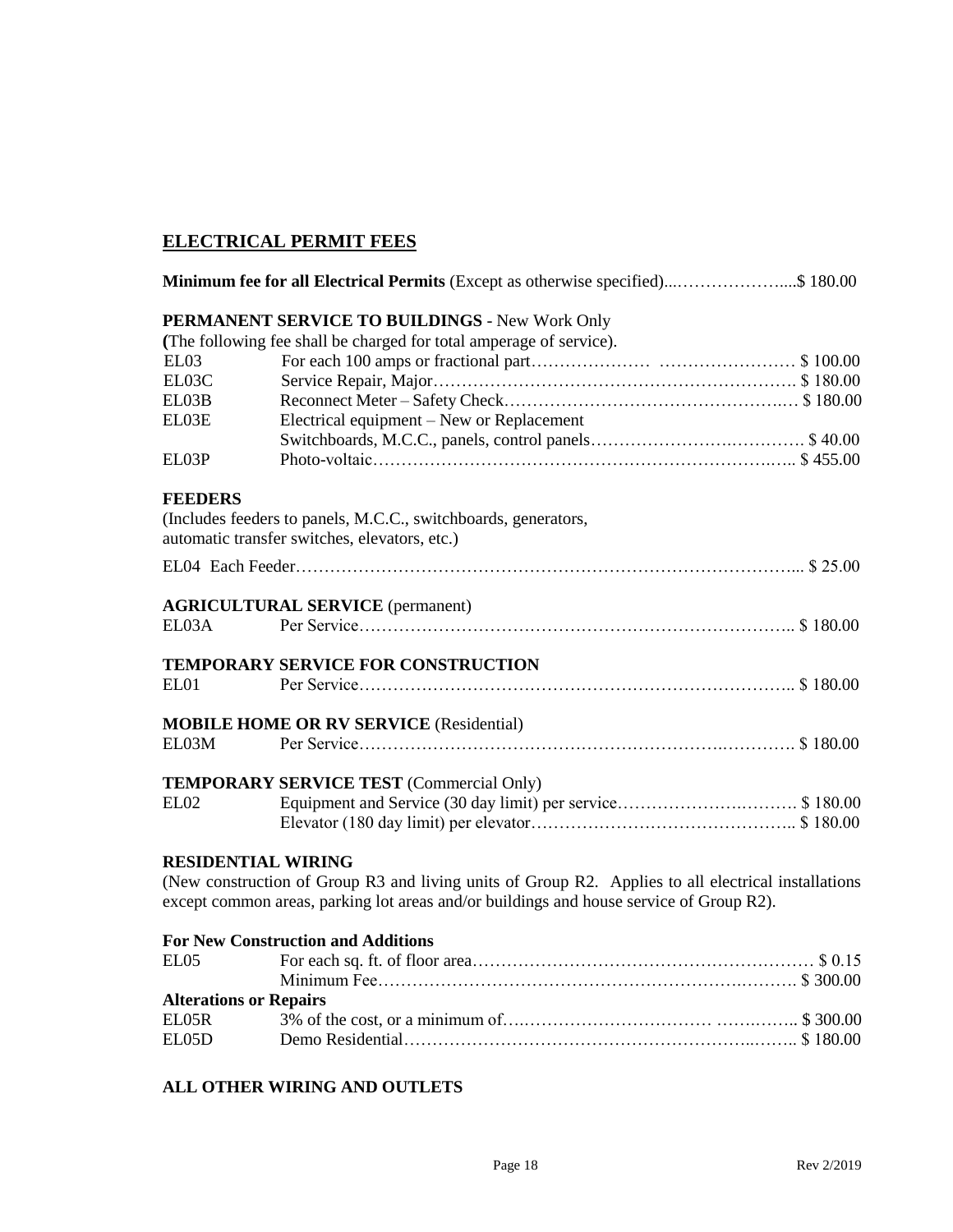Common areas of Group R2 including corridors, public lounges, elevators, pumps, A/C (public area), lights, outlets, and house and emergency service, etc. These areas and all other commercial wiring shall be subject to the following fees:

| EL06       |  |
|------------|--|
| EL06C      |  |
| EL06D      |  |
| EL07Series |  |

#### **Commercial equipment (KWA rated), X-ray outlets, commercial cooking equipment, presses, generators, transformers (permanentlyconnected)**

| EL07N |
|-------|
|-------|

#### **Motors installed, repaired or replaced (fractional already covered on general outlets)**

EL17 Each Motor…………………………………………………………..……… \$ 20.00

Air Conditioning and Refrigeration Systems (new work). Applies to commercial, residential, agricultural, and industrial. Covers related work, except wall or window units which are covered under special outlets.

| EL14N<br><u>, amithelic and a support of the set of the set of the set of the set of the set of the set of the set of the s</u> |
|---------------------------------------------------------------------------------------------------------------------------------|
|---------------------------------------------------------------------------------------------------------------------------------|

#### **LIGHTING FIXTURES**

Common areas of Group R2 including corridors, public lounges, elevators, pumps, A/C (public area), lights, outlets, and house and emergency service, etc. These areas and all other commercial wiring shall be subject to the following fees:

Floodlights, spotlights, parking lights, tennis court lights, fluorescent and incandescent fixtures, etc.

| EI 08<br>EL17C |                                                                            |
|----------------|----------------------------------------------------------------------------|
| <b>EL999</b>   | OTHER-Should a category not be aforementioned, the fee is to be determined |
|                | At the discretion of the plans processor.                                  |

#### **SIGNS & ARCHITECTURAL FEATURES**

| (See Signs under Zoning Department) |  |
|-------------------------------------|--|
|                                     |  |
|                                     |  |

#### **AMUSEMENT AND EVENTS**

Per event (reserved under building)…………….. \$ 500.00

#### **FIRE DETECTION SYSTEM**

Includes fire alarm systems, halon, etc. Does not include single 110-volt residential detectors.

| EL12M |  |
|-------|--|
| EL12R |  |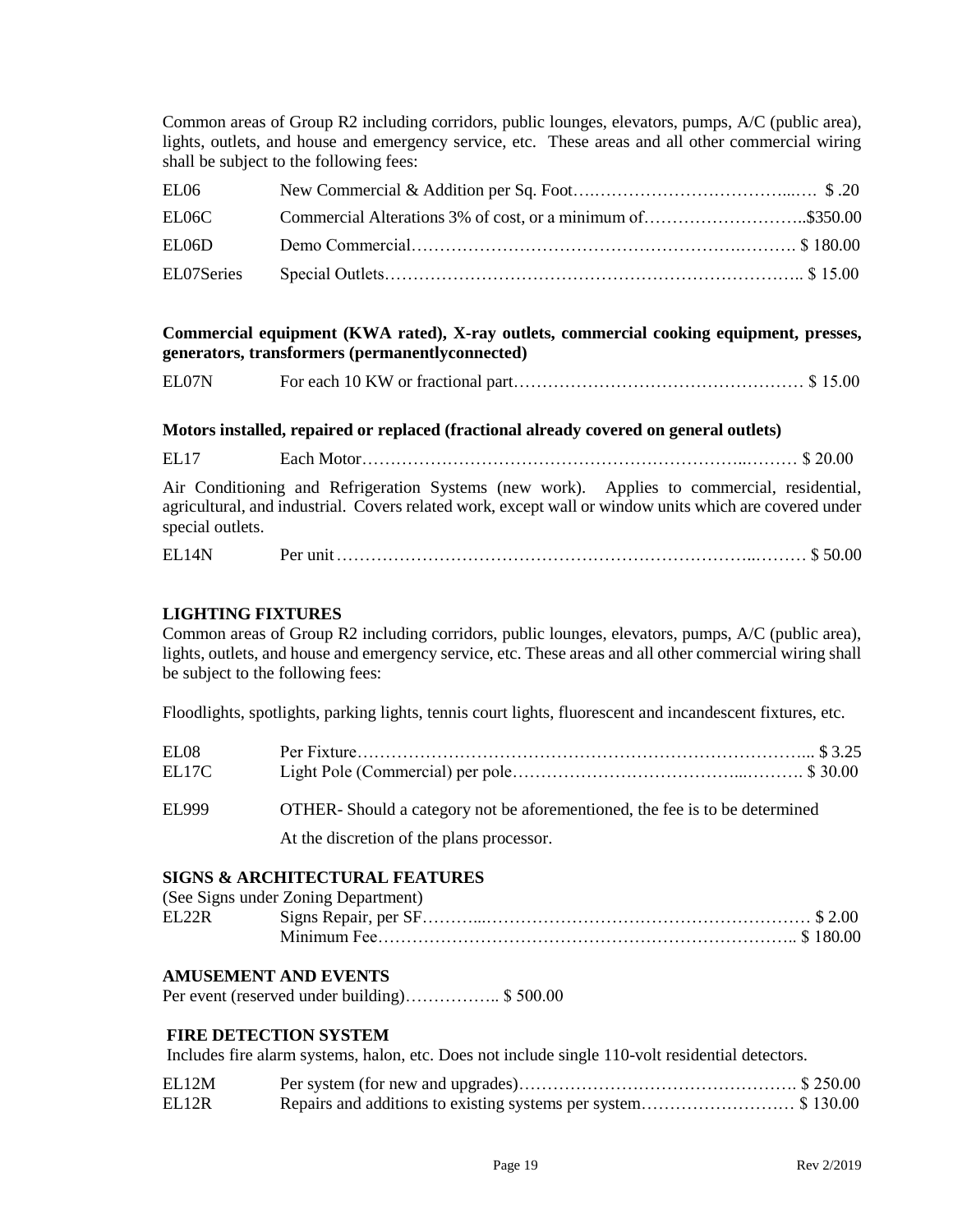|                              | <b>MASTER TELEVISION ANTENNA AND RADIO SYSTEM</b><br>Does not include CATV and telephone empty conduit system.<br>Does include free wiring of same. |
|------------------------------|-----------------------------------------------------------------------------------------------------------------------------------------------------|
|                              | \$180.00                                                                                                                                            |
|                              | <b>BURGLAR ALARM SYSTEM</b>                                                                                                                         |
| EL13B<br>EL13C               | CCTV System per system, 3% of the cost or minimum of\$180.00<br>Theft Detection System (Sensormatic) per system\$180.00                             |
| <b>INTERCOM SYSTEM</b>       | Includes residential, nurse call, paging, etc.:                                                                                                     |
| EL <sub>11</sub>             | Each new system – Group R3, 3% of the cost, or a minimum of  \$180.00                                                                               |
| EL25                         | <b>RESIDENTIAL LOW VOLTAGE COMBINATION PACKAGE (GROUP R2 &amp; R3)</b><br>Includes Cable TV, Phone, Data, Intercom, and Burglar                     |
|                              | <b>ENERGY MANAGEMENT SYSTEM</b>                                                                                                                     |
| EL24A<br>EL24C               |                                                                                                                                                     |
|                              | <b>SWIMMING POOLS, ELECTRICAL</b>                                                                                                                   |
|                              | Fee based on cumulative cost of the following components:                                                                                           |
| EL18R                        |                                                                                                                                                     |
|                              | (Includes motor and pool lights)                                                                                                                    |
| EL18C                        |                                                                                                                                                     |
| (All other groups)           |                                                                                                                                                     |
| EL20D<br>EL20E               |                                                                                                                                                     |
| <b>FREE STANDING SERVICE</b> | New meter and service (requires processing)                                                                                                         |
| EL03N                        | Includes lift stations, sprinkler systems, street lighting, parking lots, etc. that require<br>new service with separate meter.                     |
| <b>EL20</b>                  | <b>CONDUIT DUCTBANK</b>                                                                                                                             |
| EL <sub>61</sub>             |                                                                                                                                                     |
| <b>EL908</b>                 | ADDITIONAL INSPECTIONS                                                                                                                              |
| <b>EL999</b>                 | OTHER- Should a category not be aforementioned, the fee is to be determined                                                                         |
|                              | At the discretion of the plans processor.                                                                                                           |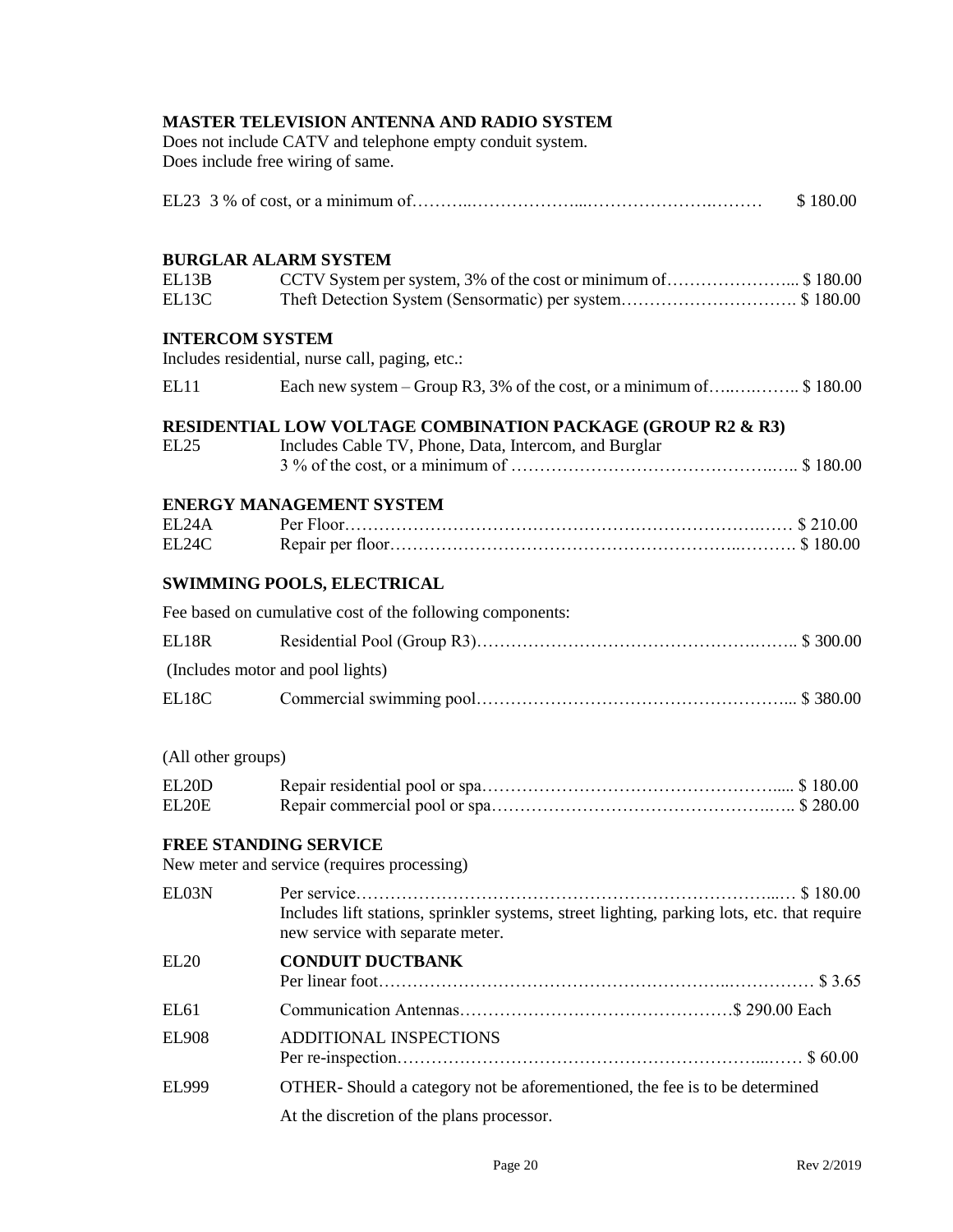# **COST OF RECORDS: Copies of Departmental Records**

| All other duplicated copies (additional fees may apply) |  |
|---------------------------------------------------------|--|
|                                                         |  |
|                                                         |  |
|                                                         |  |
|                                                         |  |
|                                                         |  |
|                                                         |  |

#### **40-YEAR RE-CERTIFICATION FEES**

For every application for 40-year re-certification under Chapter 8 of the Miami-Dade County Code there shall be paid to the Building Department, a fee for processing each application:

| Re-Certification Fee |  |  |  |  |  |  |  |  |  |  |  | 580.00 |  |  |
|----------------------|--|--|--|--|--|--|--|--|--|--|--|--------|--|--|
|                      |  |  |  |  |  |  |  |  |  |  |  |        |  |  |

For every application for subsequent re-certification at 10 year intervals thereafter, there shall be paid to the Building Department a fee for processing of each application:

| <b>FY102</b> |  |
|--------------|--|
| <b>FY103</b> |  |
| FY104        |  |
|              |  |

#### **STRUCTURAL GLAZING SYSTEMS RE-CERTIFICATION FEES**

For the initial application for structural glazing re-certification and each subsequent application under Chapter 8 of the Miami-Dade County Code there shall be paid to the Building Department for the processing of each application.

Re-Certification Fee…………………………………………………………………..………. \$ 500.00

# **FLOOD PROCESSING FEES (SEE UNDER GENERAL INFORMATION-BUILDING PERMIT PROCESSING FOR FLOOD)**

Flood Insurance Rate Map Determination Letter……………………………………………..... \$ 15.00

#### **PRIVATE PROVIDERS**

POLICY: The Building Official may approve private providers to conduct plans review and inspections duties in lieu of the municipal building department personnel as authorized by Florida Statute 553.791

PROCEDURES: Notice to the building official of use of private providers is a form indicating that the fee owner has elected to participate in the alternative plan review and inspection program. This form also includes information regarding the project, the qualifications of the private providers and duly authorized representative, as well as, proof of the requisite professional and liability insurance coverage. The private provider plan compliance affidavit form is used by the private provider to attest to the building official the plans submitted by the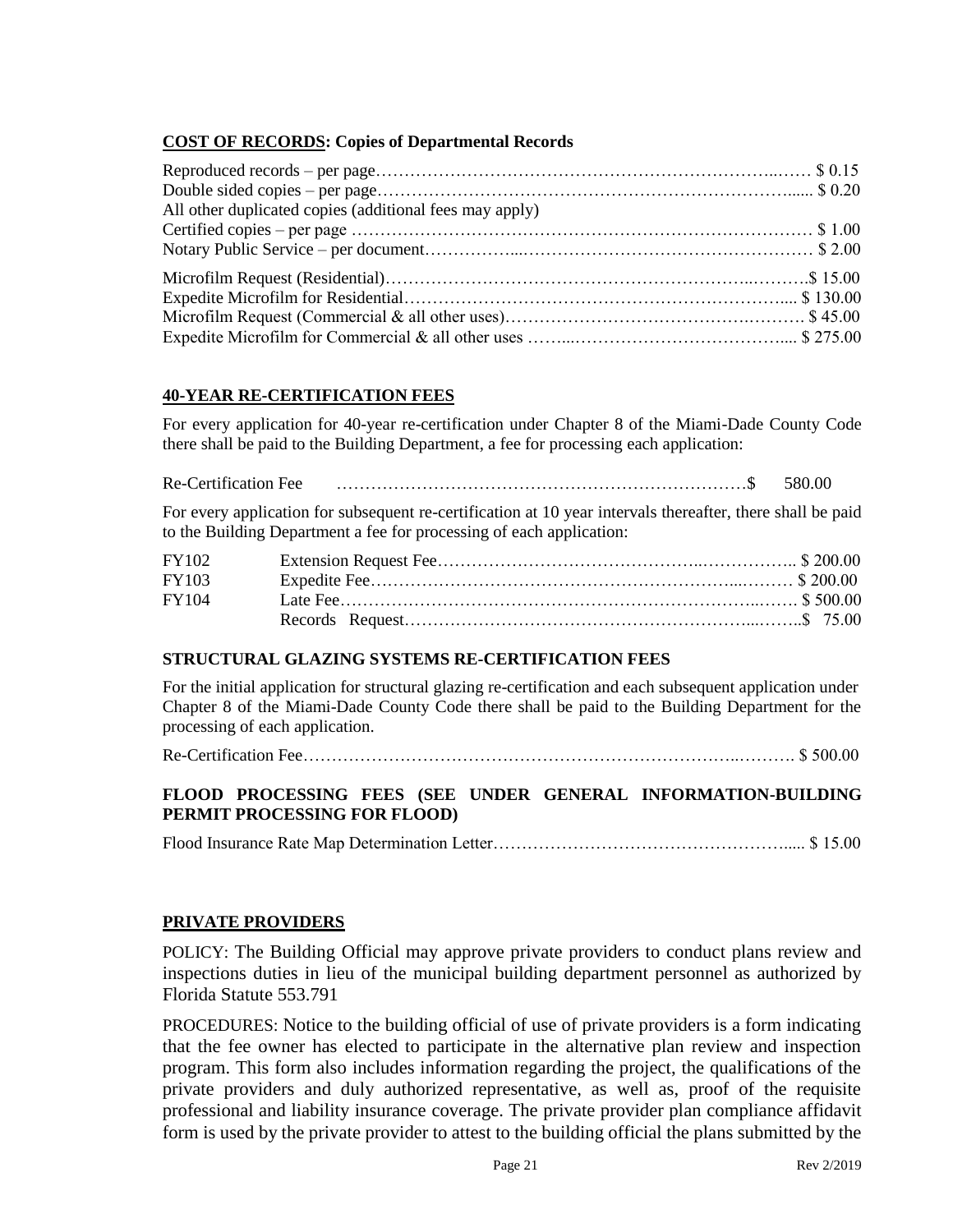private provider were reviewed for and are in compliance with the Florida building code and all local amendments to the Florida building code.

Note: The building official or his staff may visit the site as often as necessary to verify that the private provider is performing all required inspections. The building department will conduct all final inspections and inspection for assurance of temporary or final certificates of occupancy/completion. The building official may issue a stop work order, if a threat to public safety or welfare exists.

Upon completion of all inspections, the private provider shall prepare a certificate of compliance and summarize the inspections performed. The certificate of compliance must include a statement that the construction complies with the approved plans and the applicable codes.